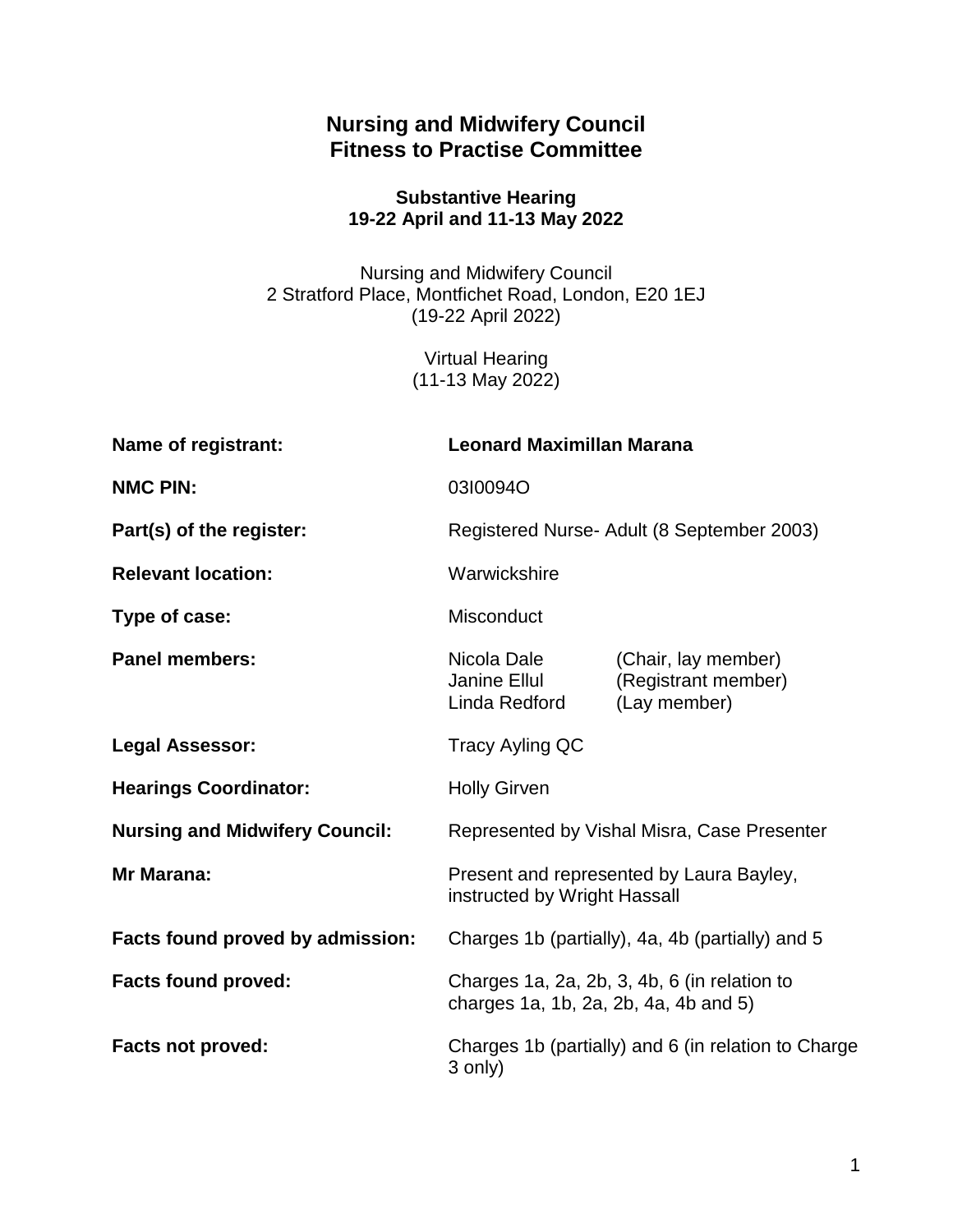| <b>Fitness to practise:</b> | Impaired                                  |
|-----------------------------|-------------------------------------------|
| <b>Sanction:</b>            | Suspension order (1 month) with no review |
| Interim order:              | No order imposed                          |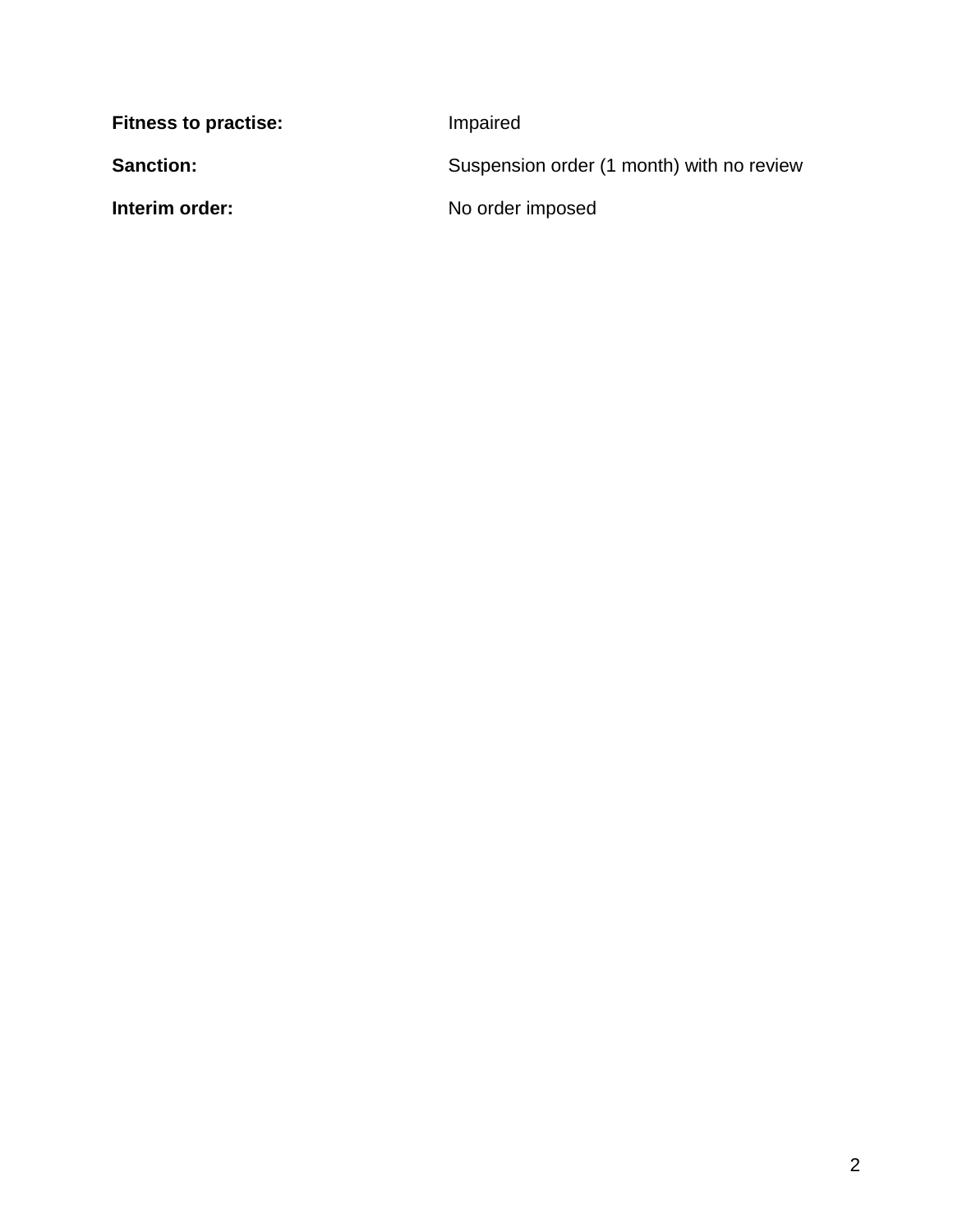#### **Decision and reasons on application for hearing to be held in private**

At the outset of the hearing, Mr Misra, on behalf of the Nursing and Midwifery Council (NMC), made a request that Colleague 1's evidence be heard in private due to the nature of her evidence, and in order for her to give her best evidence. The application was made pursuant to Rule 19 of the 'Nursing and Midwifery Council (Fitness to Practise) Rules 2004', as amended (the Rules).

Ms Bayley, on your behalf, submitted that it is unusual for a witness to give evidence in private, and that there were other measures that could be put in place to ensure Colleague 1 gives her best evidence. She submitted that the presumption is for a hearing to be held in public, and Colleague 1 will be anonymised in any documentation. She requested that, if the application were to be allowed, your solicitor who was also present should be permitted to stay in the hearing room.

The legal assessor reminded the panel that while Rule 19(1) provides, as a starting point, that hearings shall be conducted in public, Rule 19(3) states that the panel may hold hearings partly or wholly in private if it is satisfied that this is justified by the interests of any party or by the public interest. The legal assessor further referred the panel to the NMC's guidance entitled *Hearings in private and in public.*

The panel determined that it was not necessary, or in the public or any party's interest, for Colleague 1's evidence to be heard in private. The panel noted that the presumption is that hearings will be heard in public. It further noted that screens would be in place when Colleague 1 was giving evidence. It further determined that due to the nature of her evidence, Colleague 1 should be anonymised during the hearing and in any documents, including the transcript and determination. The panel determined that these measures would be sufficient to enable Colleague 1 to give her best evidence without her evidence being heard in private.

### **Details of charge**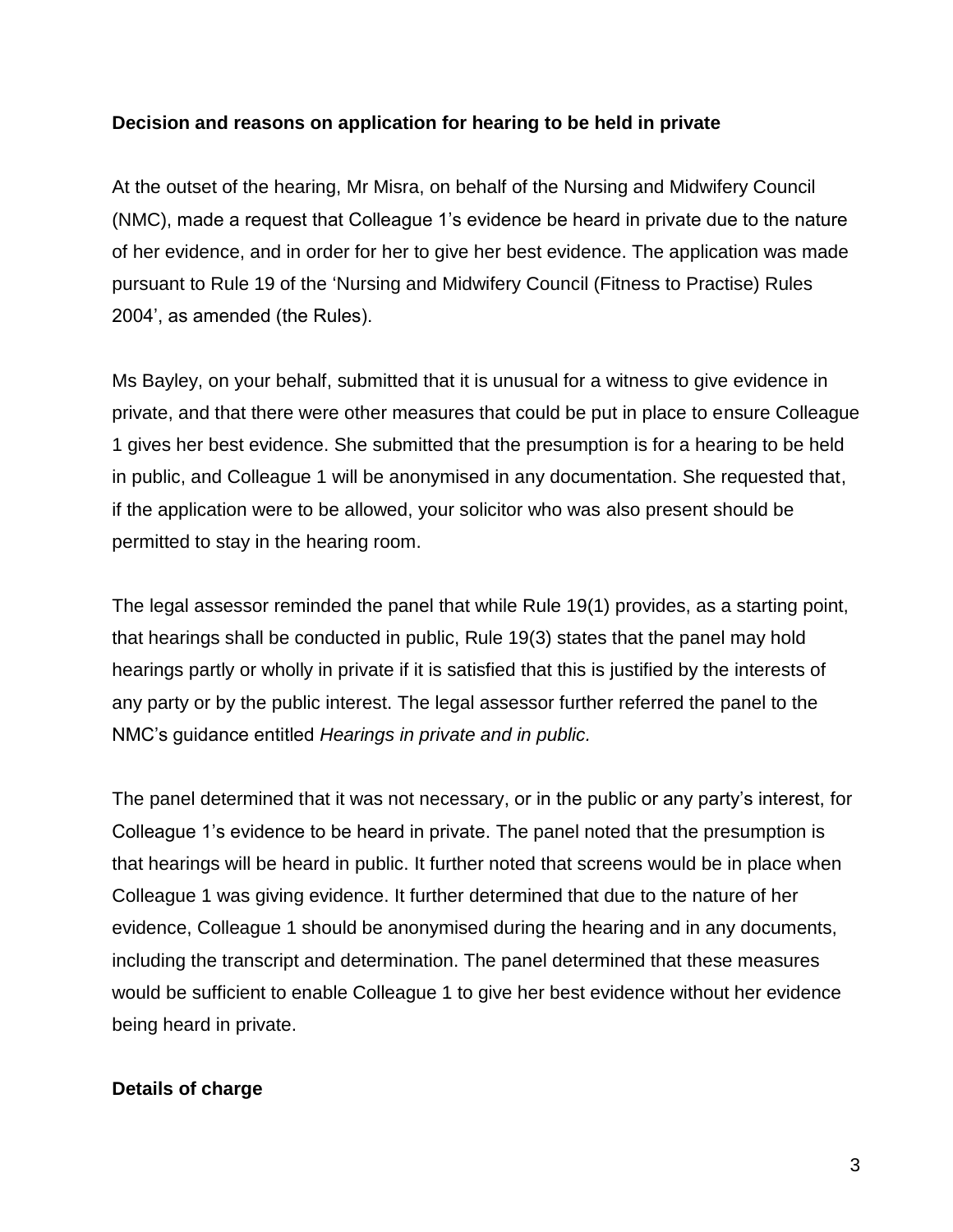That you, a registered nurse:

- 1) On 30 May 2019 at Cromwell Road car park
	- a) attempted to kiss Colleague 1 on the lips;
	- b) put your hands on her lower back and/or her bottom.
- 2) On an unknown date between May 2019 and July 2019 whilst in the theatre department store room
	- a) attempted to kiss Colleague 1 on the lips;
	- b) put your arms around Colleague 1 and/or on her waist.
- 3) On an unknown date between May 2019 and July 2019 whilst you and Colleague 1 were in a corridor you said to her "I like my view" or words to that effect.
- 4) On 15 July 2019 whilst in an operating theatre
	- a) said to Colleague 1 "Do you want me to massage your back" or words to that effect;
	- b) touched Colleague 1 on her lower back and/or her bottom.
- 5) On an unknown date between May 2019 and July 2019 hugged Colleague 1 and touched her lower back.
- 6) Your conduct at charges 1 to 5 above was sexually motivated in that it was done for sexual gratification and/or in pursuit of a future sexual relationship with Colleague 1.

AND in light of the above, your fitness to practise is impaired by reason of your misconduct

### **Decision and reasons on application for hearing to be held in private**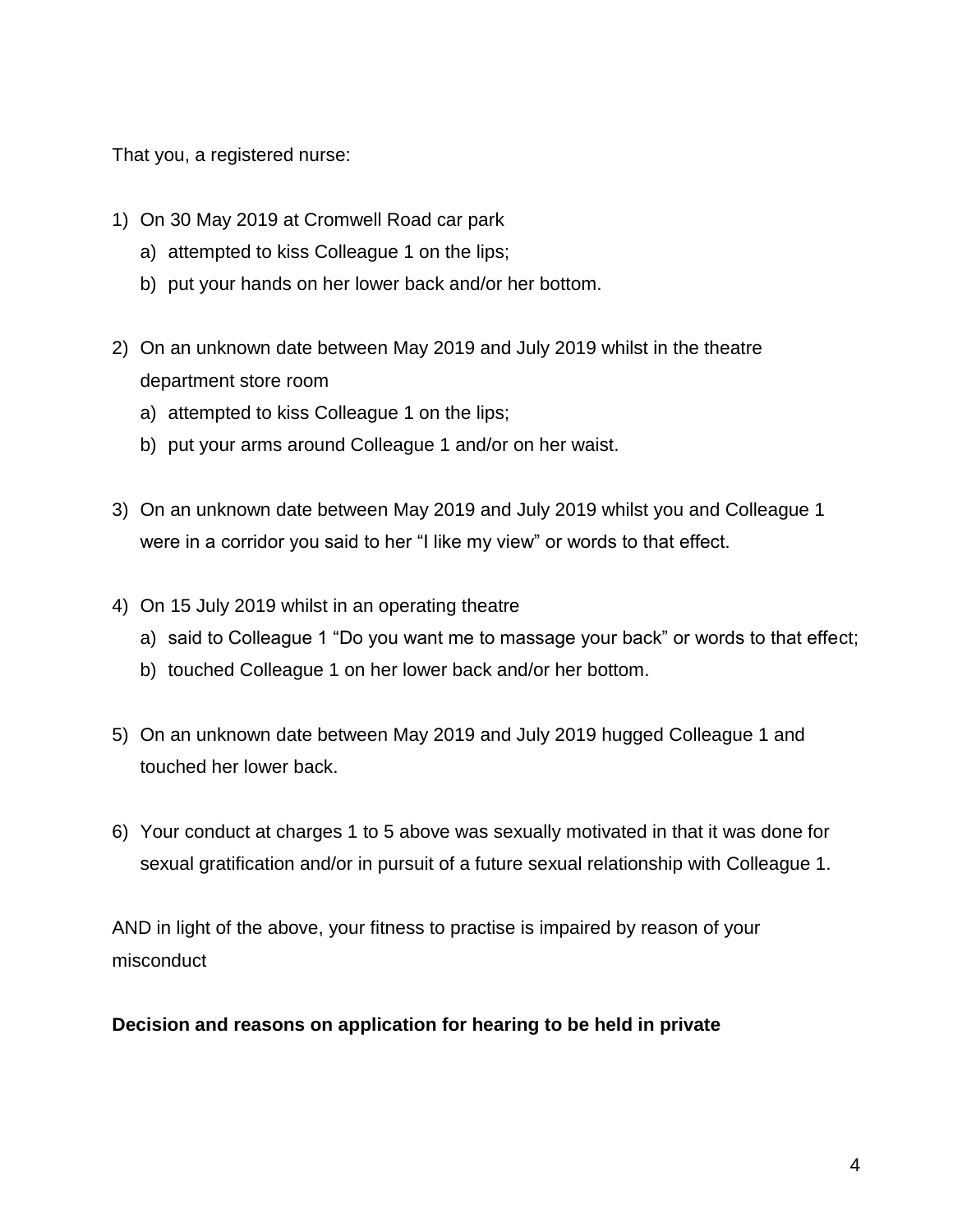During the hearing, Ms Bayley made a request that parts of this case be held in private on the basis that your health would be referred to during the hearing. The application was made pursuant to Rule 19.

Mr Misra did not make any submissions in relation to this application.

The legal assessor reminded the panel that while Rule 19(1) provides, as a starting point, that hearings shall be conducted in public, Rule 19(3) states that the panel may hold hearings partly or wholly in private if it is satisfied that this is justified by the interests of any party or by the public interest.

The panel determined that any reference to your health would be heard in private in order to protect the confidentiality of such matters.

### **Background**

The charges arose whilst you were employed as a registered nurse by University Hospitals Coventry and Warwickshire NHS Trust (the Trust), working at St Cross Hospital (the Hospital) in the Theatre Department (the Department).

You started working at the Trust in 2003, and worked there until 2011, when you moved abroad. You returned to the Trust in July 2013. At the time of the alleged incidents in 2019 you were working as a Band 6 Team Leader in the Department. Colleague 1 started working at the Trust in September 2018 and was employed as an Apprentice Healthcare Assistant.

The panel heard evidence that at the time of the allegations, it was not unusual for some colleagues in the department to greet one another with a hug.

It is alleged that on 30 May 2019, having walked with Colleague 1 to her car, you attempted to kiss Colleague 1 on the lips and hugged her. It is further alleged that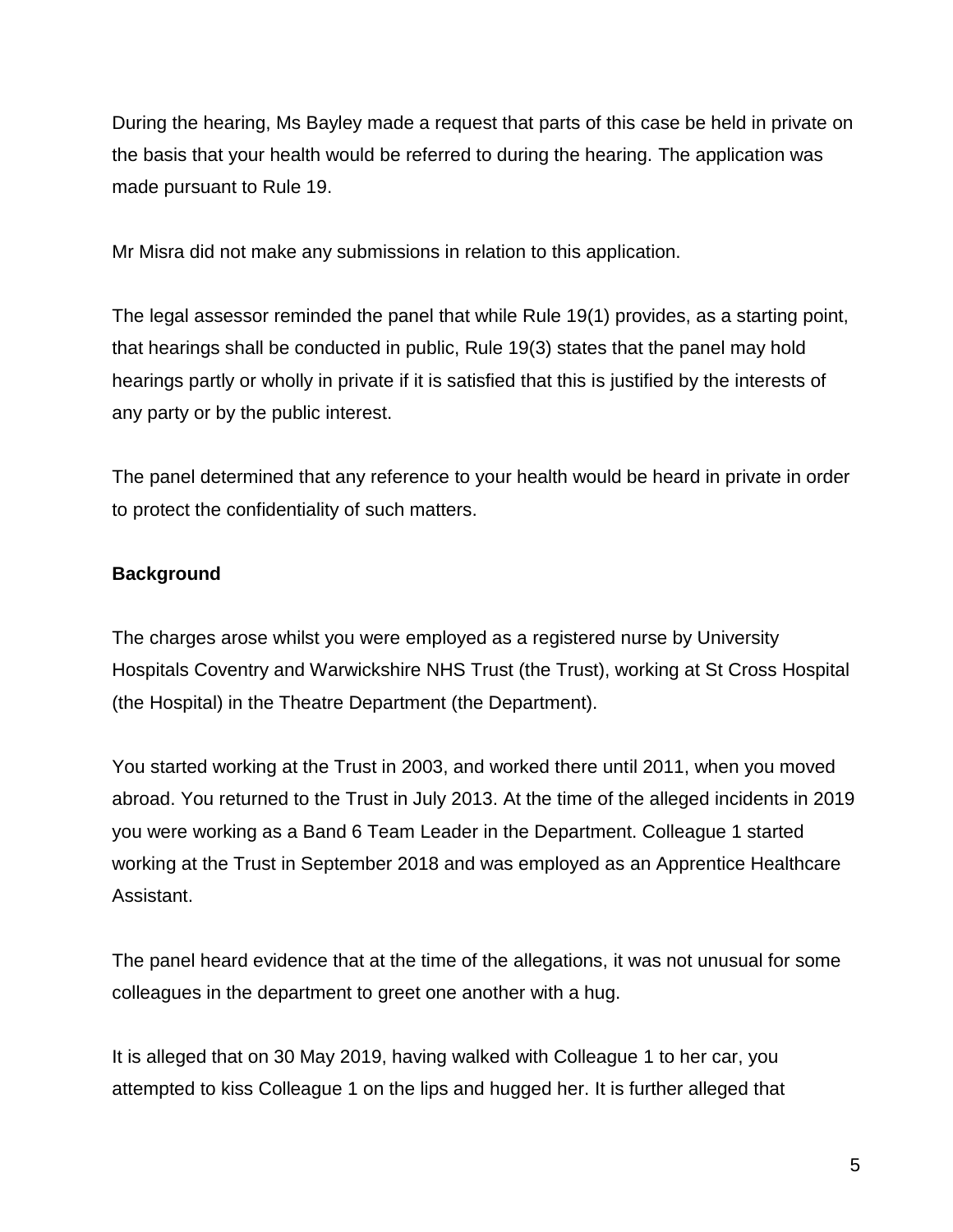following this incident, you attempted to kiss Colleague 1 on the lips and hugged her in a store room in the Department. It is also alleged that on one occasion, when Colleague 1 had passed you pushing a trolley, you said '*I like my view'* to her and that on another occasion you gave Colleague 1 a massage on her lower back/bottom. It is alleged that the above actions were sexually motivated.

On 19 July 2019, Colleague 1 informed Ms 2 and Ms 3 of the allegations. As a result, the Trust conducted a local investigation.

### **Decision and reasons on facts**

At the outset of the hearing, the panel heard from Ms Bayley, who informed the panel that you made full admissions to charges 4a and 5. She also informed the panel that you admitted to charges 1b and 4b to the extent that you put your hands on Colleague 1's lower back, but that you deny putting your hands on her bottom.

The panel therefore finds charges 4a and 5 proved in their entirety, by way of your admissions. As your admissions to charges 1b and 4b were partial, the panel went onto consider whether those charges are found proved in their entirety.

In reaching its decisions on the disputed facts, the panel took into account all the oral and documentary evidence in this case together with the submissions made by Mr Misra on behalf of the NMC and by Ms Bayley.

The panel was aware that the burden of proof rests on the NMC, and that the standard of proof is the civil standard, namely the balance of probabilities. This means that a fact will be proved if a panel is satisfied that it is more likely than not that the incident occurred as alleged.

The panel heard live evidence from the following witnesses called on behalf of the NMC: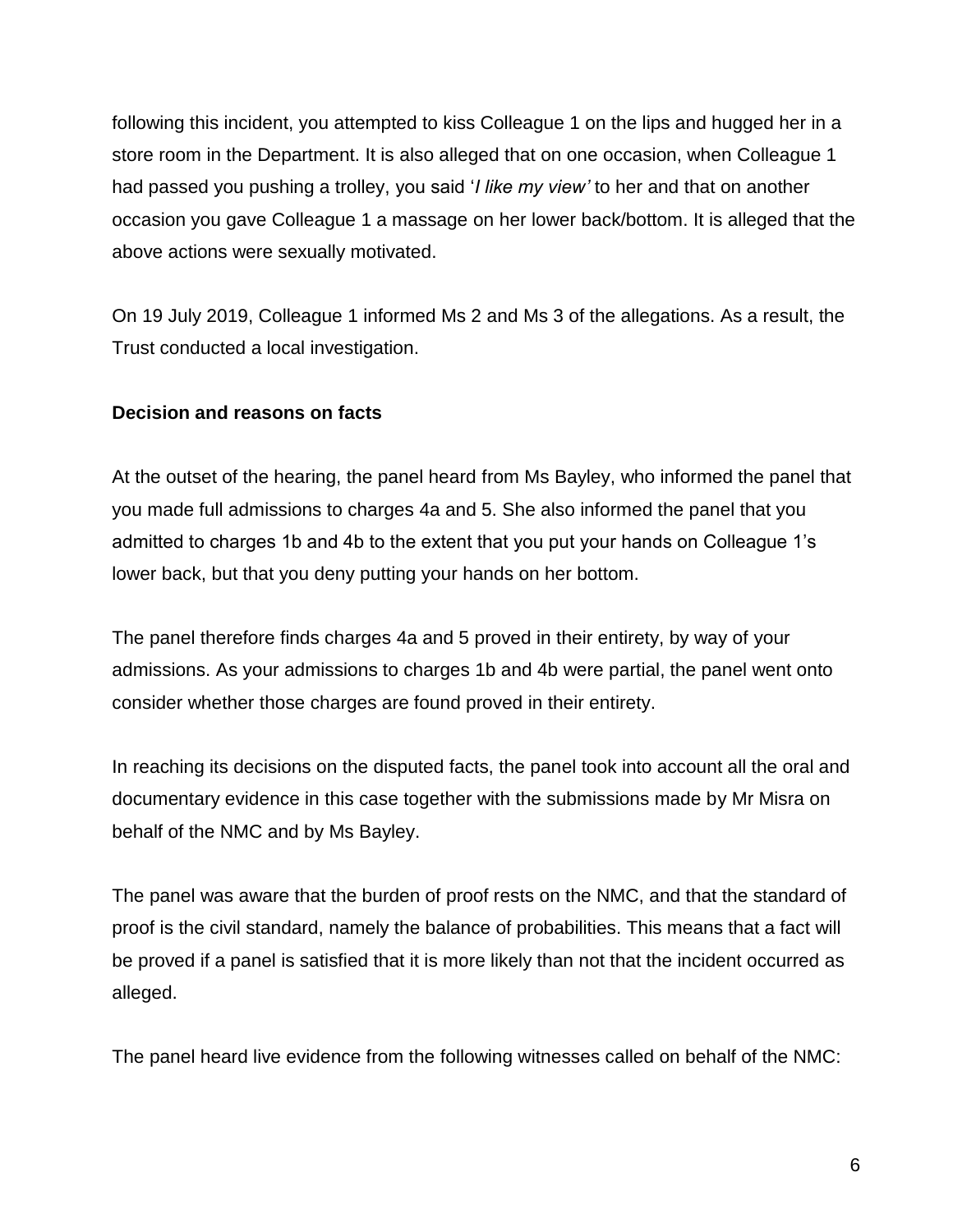| Colleague 1: | Apprentice Healthcare Assistant in<br>the Department at the time of the<br>alleged incidents; |
|--------------|-----------------------------------------------------------------------------------------------|
| Ms 2:        | <b>Operating Department Practitioner in</b><br>the Department;                                |
| Ms 3:        | Band 7 Clinical Lead in the<br>Department;                                                    |
| Ms 4:        | Band 5 nurse in the Department at<br>the time of the alleged incidents;                       |
| Ms 5:        | Workforce Business Partner at the<br>Trust;                                                   |
| Ms 6:        | Healthcare Assistant in the<br>Department.                                                    |

The panel heard live evidence from the following witnesses called on your behalf:

| $\bullet$ Ms 7: | <b>Operating Department Practitioner in</b> |
|-----------------|---------------------------------------------|
|                 | the Department until May 2019.              |

The panel also heard evidence from you under oath.

Before making any findings on the facts, the panel heard and accepted the advice of the legal assessor, which included reference to the cases of *Haris v GMC* [2021] EWCA Civ 763 and *Sait v GMC* [2018] EWHC 3160 (Admin). It considered the witness and documentary evidence, as well as the written submissions, provided by both the NMC and Ms Bayley.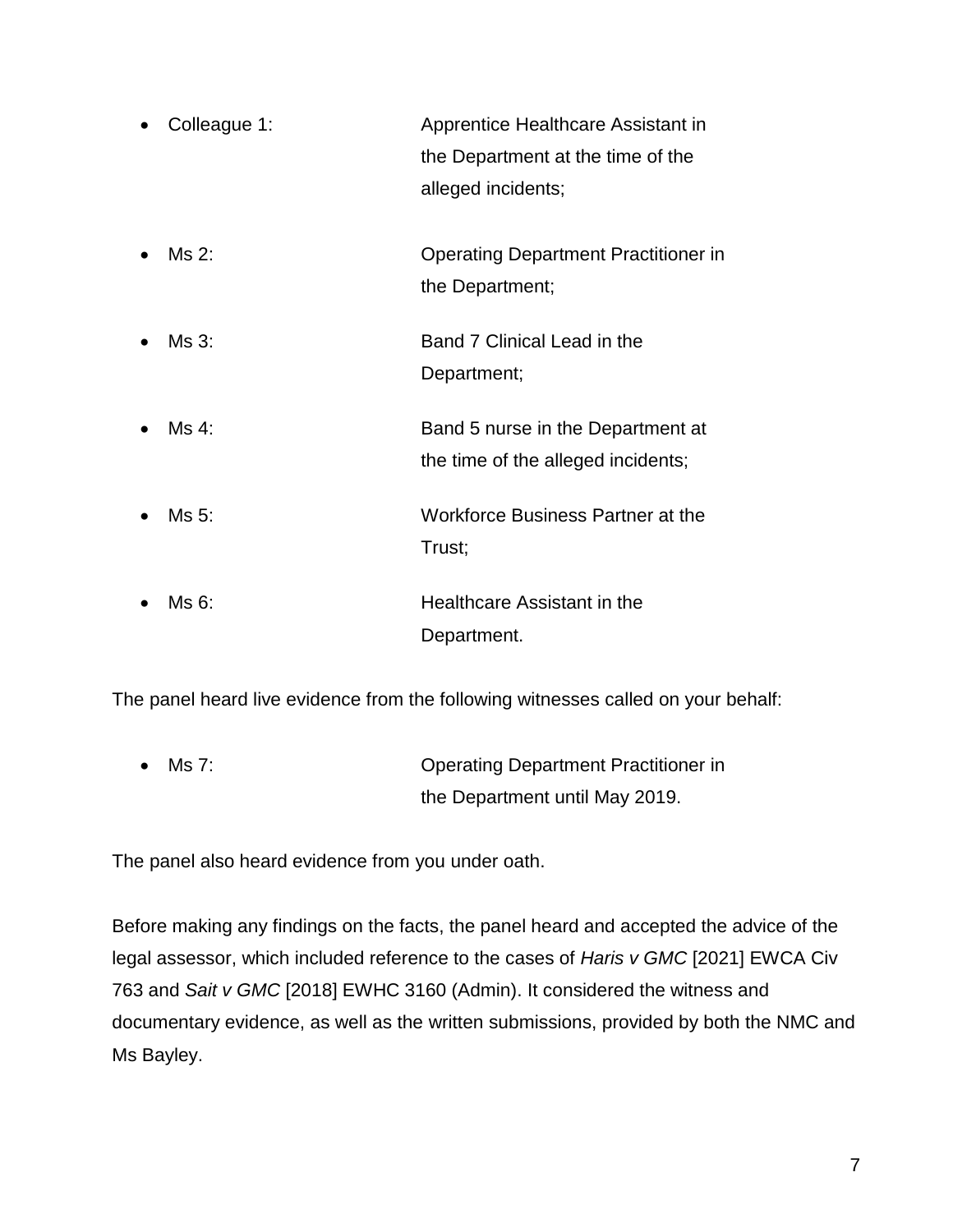The panel then considered each of the disputed charges and made the following findings.

#### **Charge 1a**

- 1) On 30 May 2019 at Cromwell Road car park
	- a) attempted to kiss Colleague 1 on the lips;

#### **This charge is found proved.**

The panel considered that Colleague 1 has provided a consistent account of this incident, including in her local statement and her NMC witness statement. The panel noted that it is recorded that during the local investigation meeting of Colleague 1 on 14 August 2019 she stated that you tried to kiss her on the lips, and this is also in her statement dated 22 July 2019. In her oral evidence, Colleague 1 stated that she didn't believe that she had misinterpreted your actions. The panel determined that the statement dated 22 July 2019 was provided closest to the time of the allegations, and therefore attached the most weight to this statement.

The panel noted evidence from Colleague 1 that she felt uncomfortable as a result of this interaction and also heard evidence from other witnesses about subsequent changes in Colleague 1's demeanour. It determined that this was indicative that during the incident on 30 May 2019 you had acted in a way that was different from your usual interactions with Colleague 1. The panel determined that Colleague 1 had a genuine belief that you tried to kiss her on the lips.

You denied attempting to kiss Colleague 1 in your witness statement dated 21 April 2022. However, in your local statement dated 26 July 2019, you state that you kissed Colleague 1 on the cheek but deny attempting to kiss her on the lips. The panel noted that in your oral evidence you acknowledged that when you hugged you may have both put your heads the same way, but that you were intending to kiss '*cheek to cheek'*.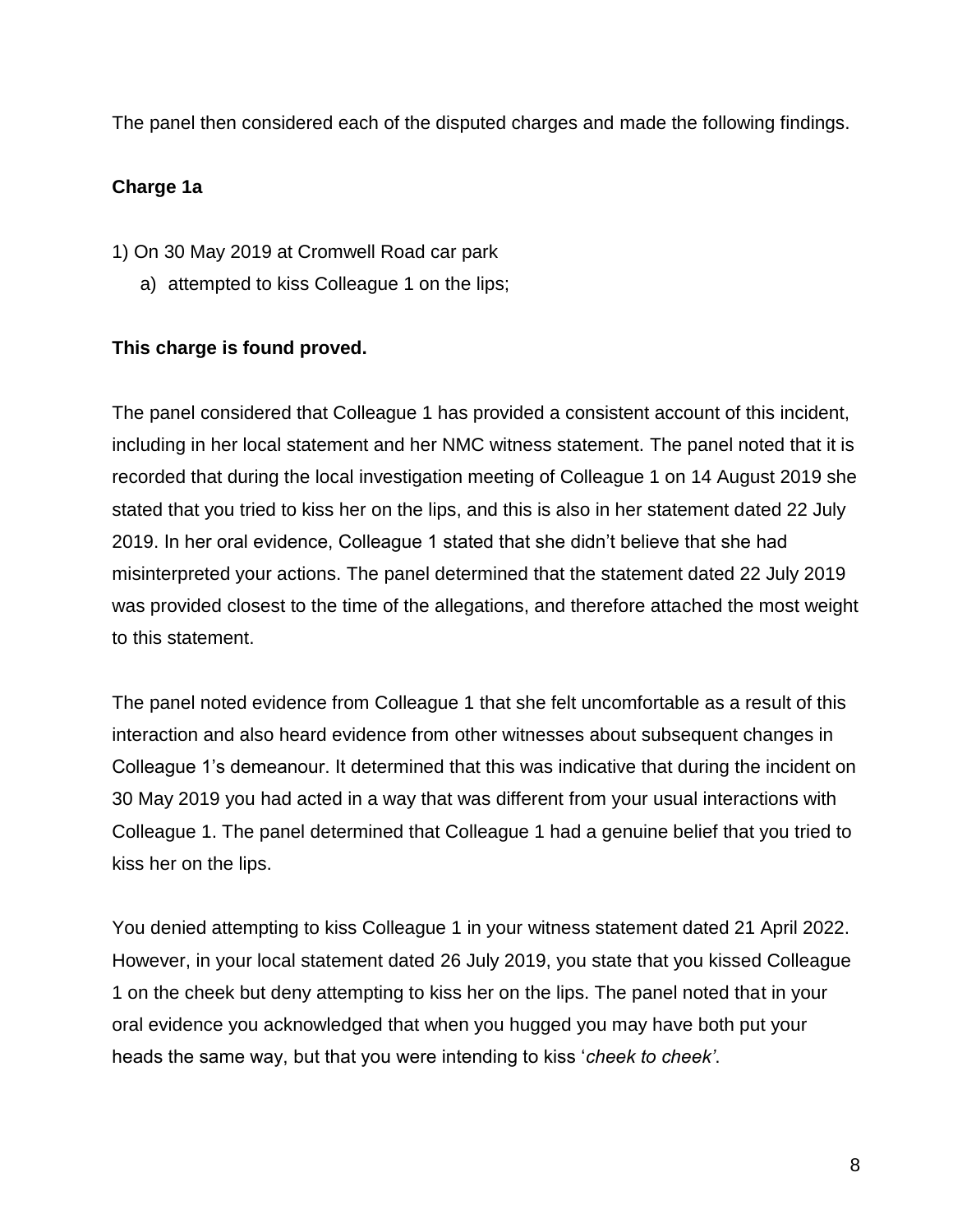The panel determined that Colleague 1 has provided a consistent account of the incident, which it considered to be credible. The panel took account of your evidence, but decided that there were some inconsistencies in your account, for example in your statement dated 21 April 2022 you stated that Colleague 1 kissed you on the cheek, but in your statement dated 26 July 2019 you state that it was you who kissed Colleague 1.

The panel determined that it was more likely than not that you attempted to kiss Colleague 1 on the lips.

# **Charge 1b**

- 1) On 30 May 2019 at Cromwell Road car park
	- b) put your hands on her lower back and/or her bottom.

#### **This charge is found proved in relation to lower back only.**

In reaching this decision, the panel took into account that you admitted at the outset of the hearing that you put your hands on Colleague 1's lower back. The panel went on to consider whether you put your hands on Colleague 1's bottom.

In her initial local statement dated 22 July 2019, Colleague 1 states '*put his hand on the very lower of my back/bum'*. In Colleague 1's NMC witness statement dated 21 October 2020, it is stated '*he put his hands on my lower back, on my arse'*. In her oral evidence, Colleague 1 stated that she could not remember where you put your hands due to the time that has elapsed since the incident.

In your local statement dated 26 July 2019, you stated that '*I hugged her as usual and do not recall my hands being any lower than usual, but if they were it was not intentional'*. In your oral evidence, you provided consistent evidence that you did not touch Colleague 1's bottom, only her lower back.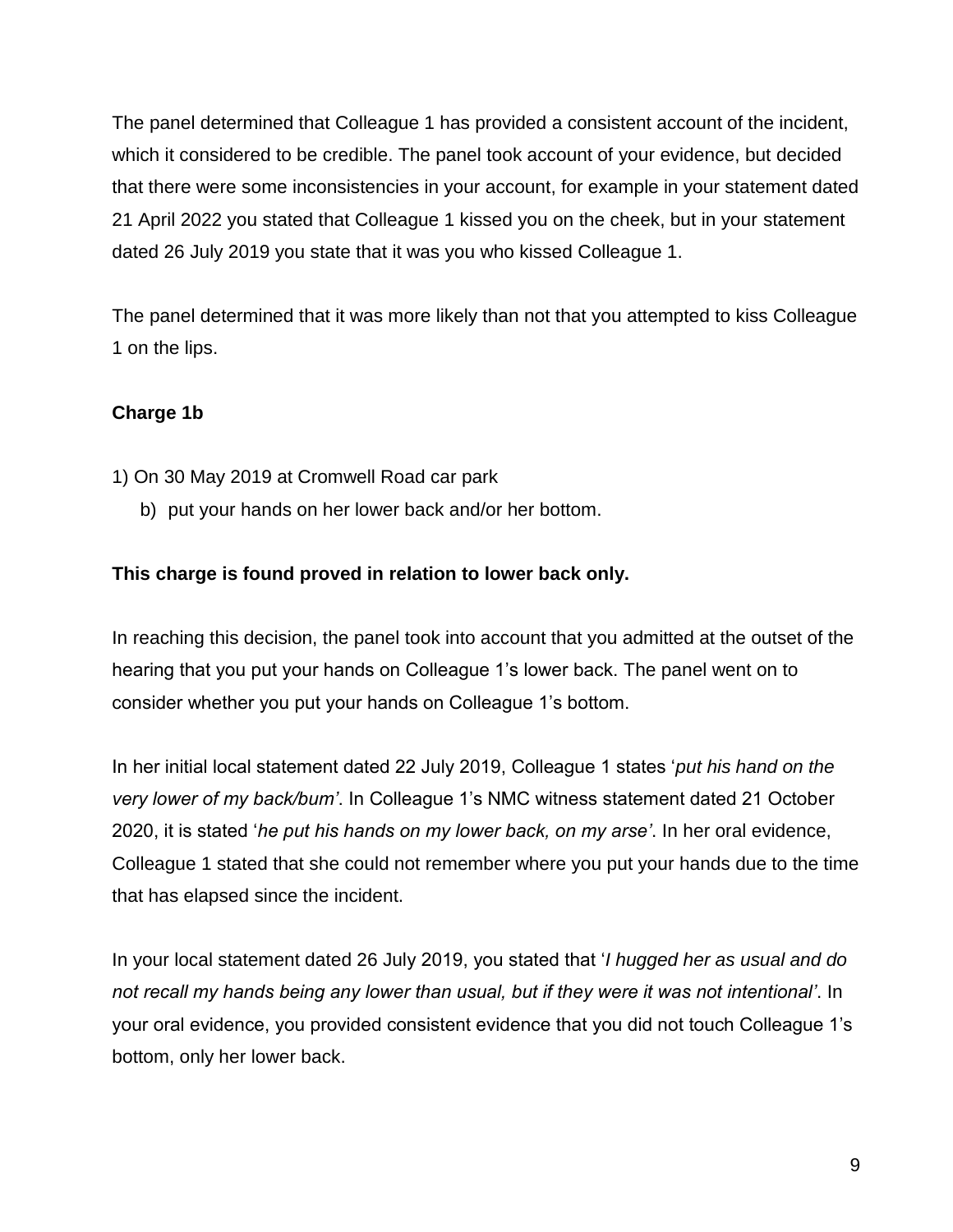Whilst the panel accepted your admission, and the evidence of Colleague 1, that you put your hands on her lower back, it determined that there was not enough evidence that you put your hands on her bottom during this incident. The panel determined that Colleague 1's evidence suggests she herself was unsure as to whether your hand was on her lower back or bottom. This charge is therefore found proved only in relation to the lower back and is found not proved in relation to bottom.

### **Charge 2a**

2) On an unknown date between May 2019 and July 2019 whilst in the theatre department store room

a) attempted to kiss Colleague 1 on the lips;

# **This charge is found proved.**

In reaching this decision, the panel considered that Colleague 1 has provided a consistent account of this alleged incident. The panel noted in her local interview, she stated you put your arms around her waist and tried to kiss her. In Colleague 1's NMC witness statement, she stated that you tried to kiss her on the lips. In Ms 2 and Ms 3's evidence, they state that Colleague 1 told them that you tried to kiss her in the store room when she first reported the incidents to them. The panel determined that this was corroborative of and increased the credibility of Colleague 1's account.

You acknowledged that you may give Colleague 1 a hug as a greeting, including in a store room. The panel noted that in your local statement dated 26 July 2019, you stated that '*there may have been occasions when the first time I saw her that on that shift was in the store room, so, as it was the first time I saw her that day I have greeted her with a kiss on the cheek and a hug as I would to other colleagues that I am close with'*.

The panel determined this was inconsistent with your most recent witness statement in which you state: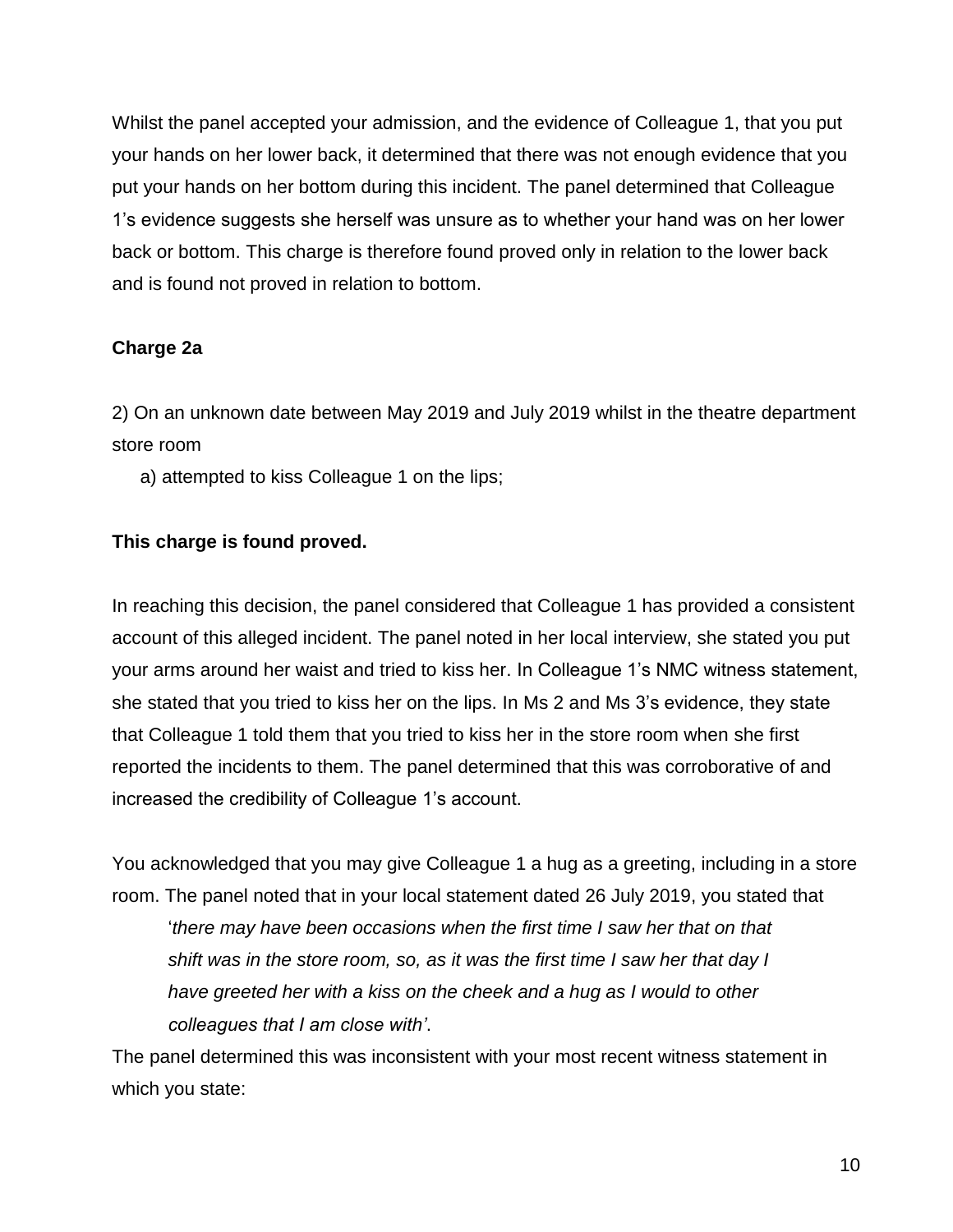*'In my honest recollection and reflection about this allegation, I cannot and do not recall a situation where I attempted or planned to kiss and put my arm around* [Colleague 1] *or any staff for that matter in any of the store rooms I mentioned for I deemed it not only foolish but also malicious. I found this allegation beneath the expected standard of conduct I have for many years worked hard to achieve.'*

The panel determined that your original statement in 2019 was likely to be more accurate as it was written closer in time to the incident. The panel noted in your oral evidence you stated you cannot remember if you tried to kiss Colleague 1 on the cheek in the store room.

The panel determined that Colleague 1 has provided a consistent, and credible, account of the incident. The panel decided that there are some inconsistencies in your account. It therefore found it was more likely than not that Colleague 1's account was accurate, and found this charge proved.

# **Charge 2b**

2) On an unknown date between May 2019 and July 2019 whilst in the theatre department store room

b) put your arms around Colleague 1 and/or on her waist.

### **This charge is found proved.**

For the same reasons as set out at charge 2a above, the panel found this charge proved.

# **Charge 3**

3) On an unknown date between May 2019 and July 2019 whilst you and Colleague 1 were in a corridor you said to her "I like my view" or words to that effect.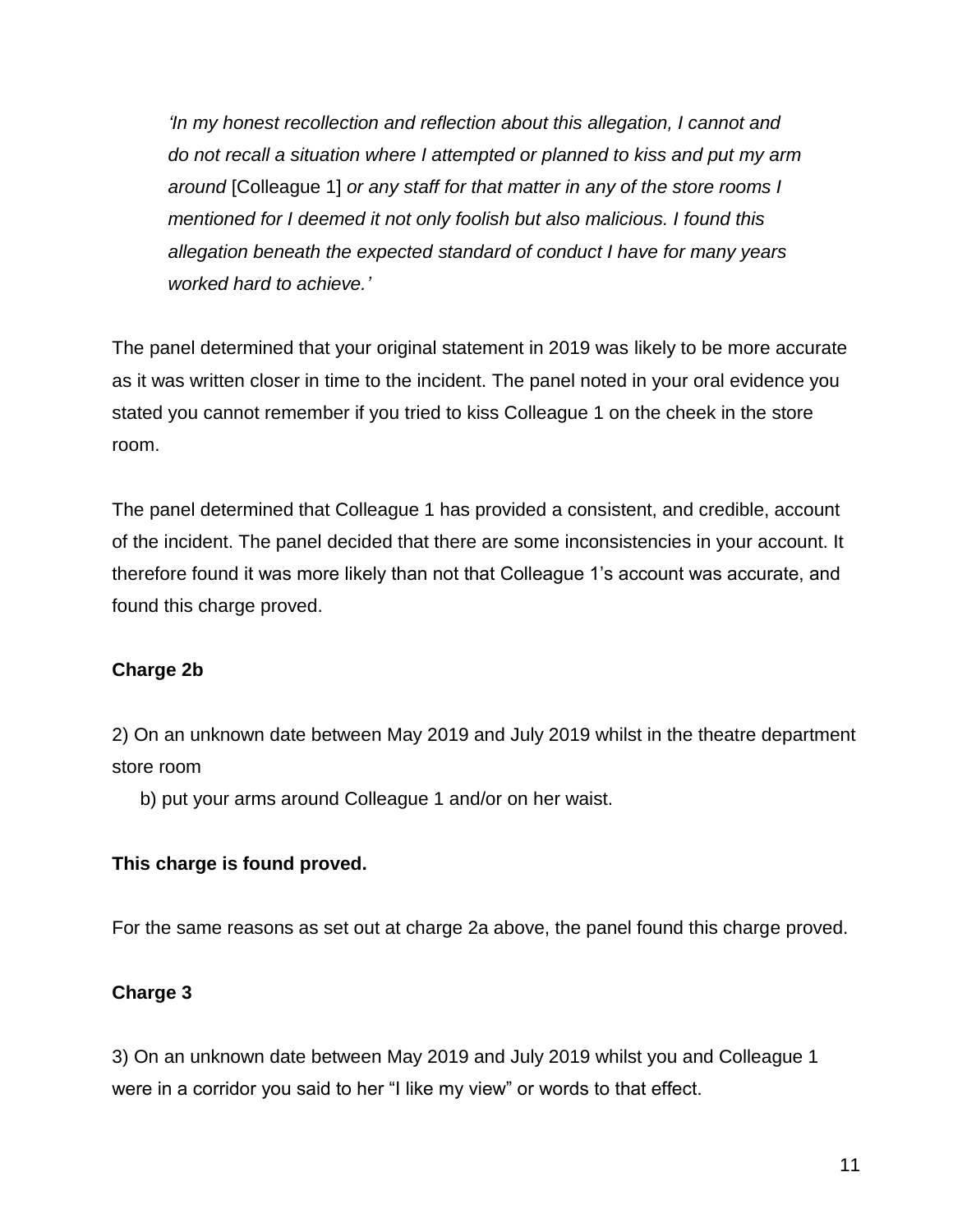#### **This charge is found proved.**

In reaching this decision, the panel noted that in your local statement dated 26 July 2019, you stated that it is possible you might have made this comment in a *'jokey*' way, and you did not realise this would cause offence as you thought of it as *'banter'*. This was inconsistent with your recent statement dated 21 April 2022 in which you state:

*'I tend not to joke around colleagues, especially female ones, if they have not jokingly said something towards me first. Commenting on someone's body inappropriately is malicious and unacceptable most especially to a junior female colleague.'*

The panel determined that Colleague 1 has provided a consistent account of this incident. In her local statement dated 22 July 2019 she describes this incident, stating he made the comment referring to her '*behind'*. The panel considered in her NMC witness statement dated Colleague 1 states that you made the comment referring to her *'arse'*. Colleague 1 was also consistent in her oral evidence that you stated '*I like my view'*, describing the incident as her bending over slightly whilst pushing a trolley up a slanted walkway.

The panel decided that Colleague 1 has provided a consistent and credible account of this incident, whilst your account has some inconsistencies. The panel was therefore satisfied that it is more likely than not that you made the comment outlined in the charge.

### **Charge 4b**

- 4) On 15 July 2019 whilst in an operating theatre
	- b) touched Colleague 1 on her lower back and/or her bottom.

### **This charge is found proved.**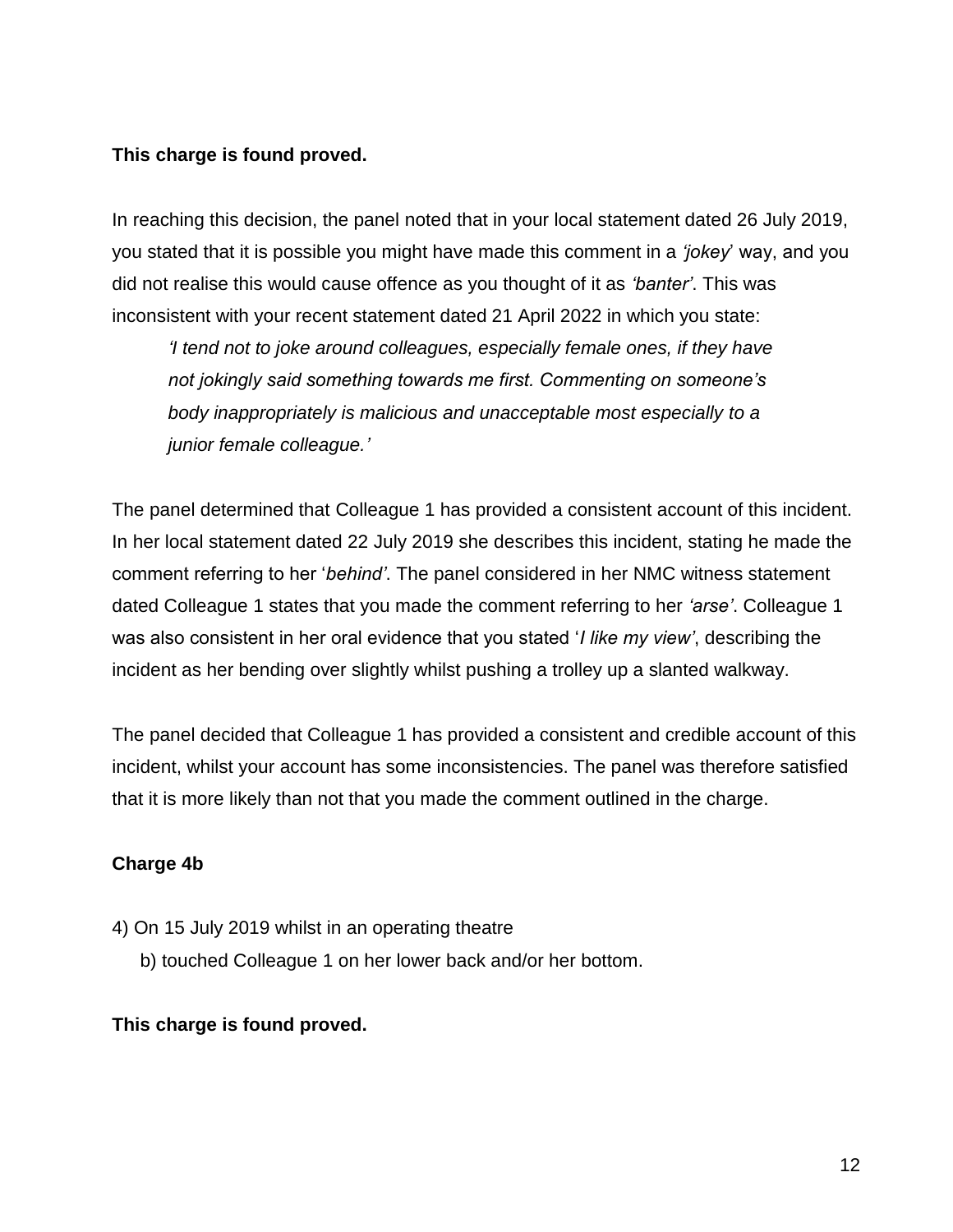In reaching this decision, the panel took into account that you admitted at the outset of the hearing that you touched Colleague 1's lower back. The panel went on to consider whether you touched Colleague 1's bottom.

The panel noted that whilst you deny actually touching Colleague 1's bottom, in your witness statement dated 21 April 2022 you acknowledge that Colleague 1 said *'"that's my bottom" and told me to stop.'*

In Colleague 1's statement dated 22 July 2019, she states that you were massaging her '*bum'*. In Colleague 1's NMC witness statement, she states that you touched her '*bum'* and that she told you to stop as you were touching her '*bum'*, which is consistent with your evidence that she told you to stop. In her oral evidence, Colleague 1 confirmed that you touched her bottom.

The panel determined that Colleague 1 has provided a consistent and credible account of this incident, and you acknowledged that Colleague 1 told you that you touched her bottom. The panel was therefore satisfied that it is more likely than not that you touched her bottom and finds this charge proved in its entirety.

# **Charge 6**

6) Your conduct at charges 1 to 5 above was sexually motivated in that it was done for sexual gratification and/or in pursuit of a future sexual relationship with Colleague 1.

**This charge is found proved in relation to charges 1a, 1b, 2a, 2b, 4a, 4b and 5.**

The panel considered whether your actions set out in each of the charges found proved were sexually motivated.

In relation to charges 1a, 1b, 2a and 2b, the panel has found proved that you attempted to kiss Colleague 1 on the lips. The panel also has found proved that you put your hands on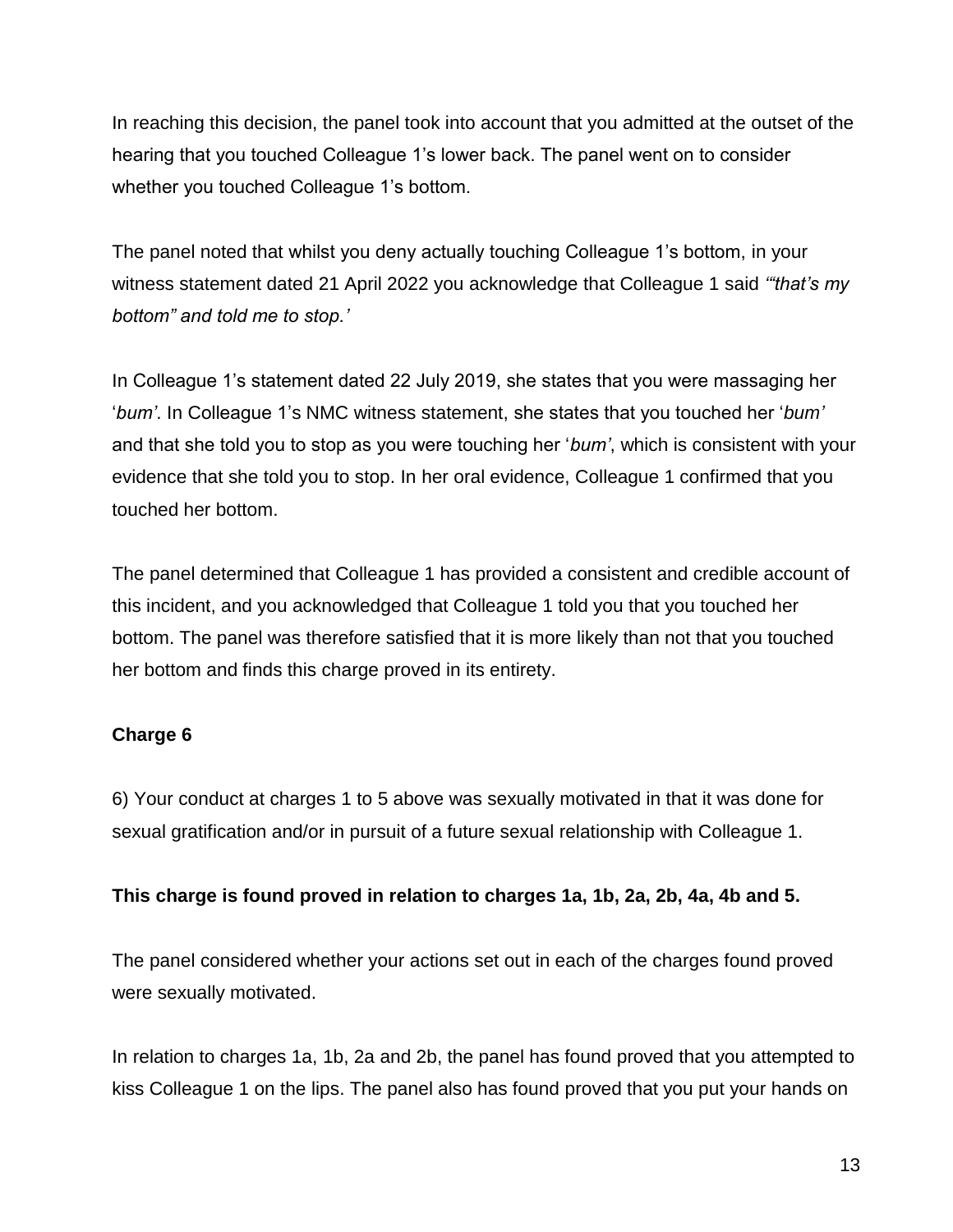Colleague 1's lower back, which it determined was lower than would ever be appropriate in a work setting. The panel also found proved that you put your hands around Colleague 1's waist. It noted that there was a significant grading and age differential between you which put you in a position of seniority. The panel determined that there was no other explanation for attempting to kiss a colleague on the lips and placing your hands inappropriately on a junior colleague's body than for sexual gratification. The panel heard your evidence that you hugged and kissed other colleagues on the cheek, but determined that your interactions with Colleague 1 went beyond your interactions with other colleagues. The panel decided that there was not sufficient evidence that you were in pursuit of a future sexual relationship with Colleague 1. The panel was satisfied that your actions at charges 1a, 1b, 2a and 2b were sexually motivated in that it was done for sexual gratification.

In relation to charge 3, the panel considered that the charge relates solely to words as opposed to an action. Whilst the panel did determine that the comment '*I like my view'* was sexual in nature, due to the context it was made in, it decided that it was not sexually motivated. The panel determined that there was insufficient evidence that the comment was made for your sexual gratification, or pleasure, and instead determined that the comment amounted to inappropriate and demeaning teasing of Colleague 1.

In relation to charges 4a and 4b, the panel noted that you accept that you started massaging Colleague 1 before waiting for her to respond whether she wanted you to provide the massage. The panel noted that you deny that it was sexually motivated. However, it considered that you continued to massage Colleague 1 until she explicitly told you to stop, and that you massaged an intimate part of her body. The panel determined that massaging her lower back and bottom was sexually motivated in that it was for your sexual gratification.

In relation to charge 5, the panel noted that you admitted this charge. In your evidence you stated that you used to hug Colleague 1. The panel considered this action in the context of the other actions, in particular the evidence from Colleague 1 that this event was after the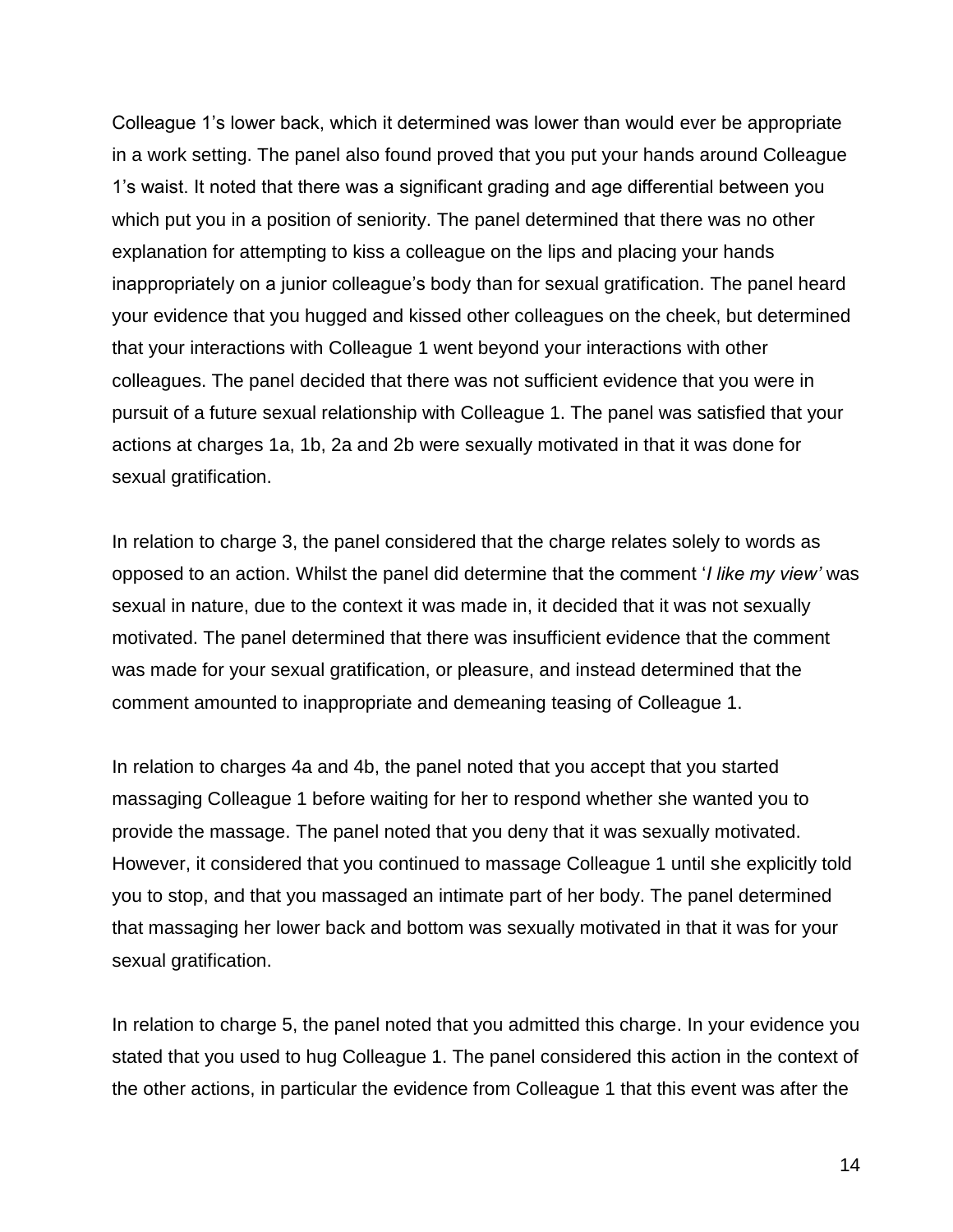car park incident in charge 1. In light of this, taken together with the age and seniority differential, the panel determined that this was a pattern of behaviour by you in relation to Colleague 1 and therefore was sexually motivated in that it was for your sexual gratification.

### **Fitness to practise**

Having reached its determination on the facts of this case, the panel then moved on to consider, whether the facts found proved amount to misconduct and, if so, whether your fitness to practise is currently impaired. There is no statutory definition of fitness to practise. However, the NMC has defined fitness to practise as a registrant's suitability to remain on the register unrestricted.

The panel, in reaching its decision, has recognised its statutory duty to protect the public and maintain public confidence in the profession. Further, it bore in mind that there is no burden or standard of proof at this stage and it has therefore exercised its own professional judgement.

The panel adopted a two-stage process in its consideration. First, the panel must determine whether the facts found proved amount to misconduct. Secondly, only if the facts found proved amount to misconduct, the panel must decide whether, in all the circumstances, your fitness to practise is currently impaired as a result of that misconduct.

# **Submissions on misconduct**

In coming to its decision, the panel had regard to the case of *Roylance v General Medical Council (No. 2)* [2000] 1 AC 311 which defines misconduct as a *'word of general effect, involving some act or omission which falls short of what would be proper in the circumstances.'*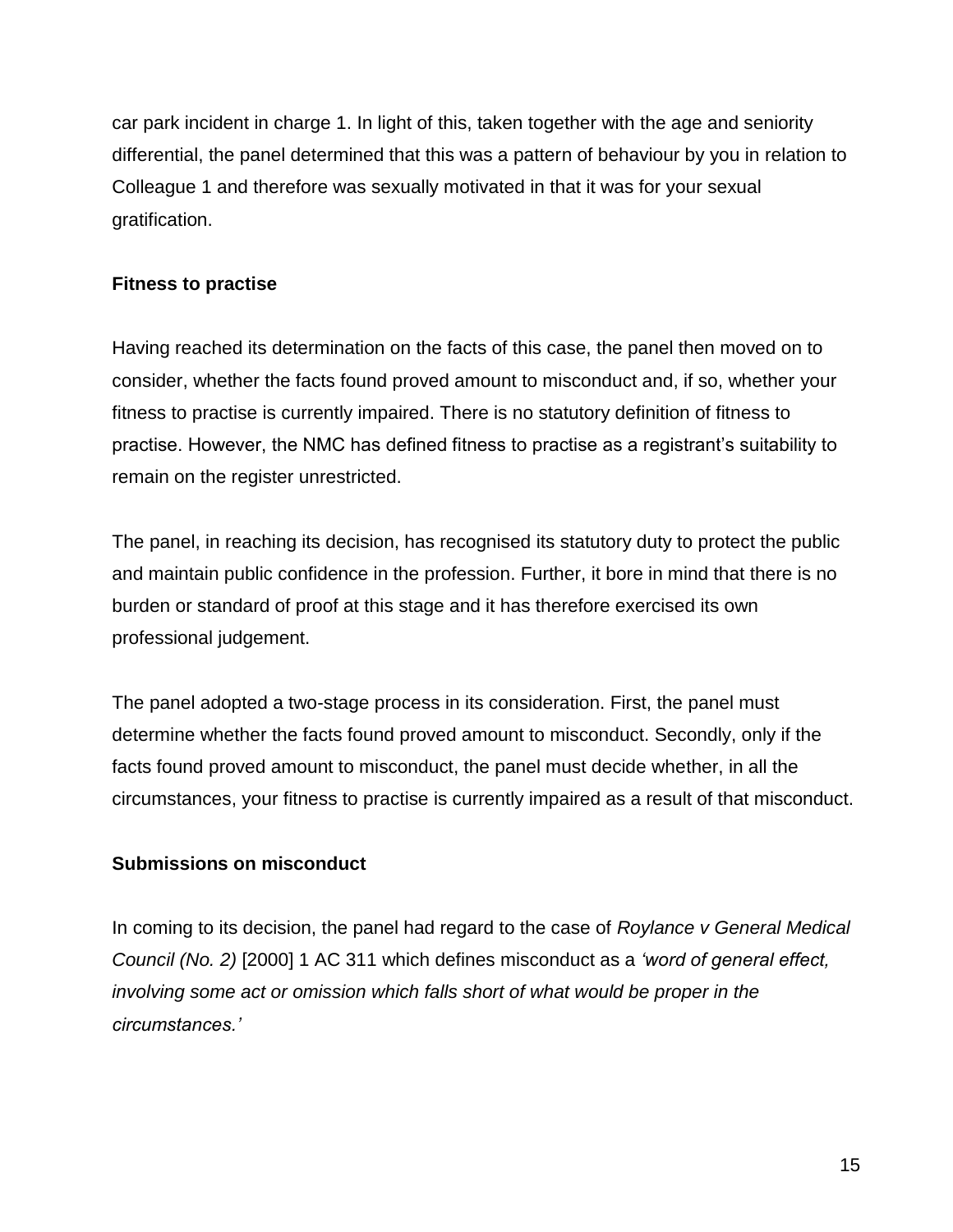Mr Misra invited the panel to take the view that the facts found proved amount to misconduct. The panel had regard to the terms of **'**The Code: Professional standards of practice and behaviour for nurses and midwives (2015)' (the Code) in making its decision.

Mr Misra submitted that as charges 1a, 1b, 2a, 2b, 4a, 4b and 5 were found proved, and it was found proved that your actions relating to these charges were sexually motivated, serious misconduct has been made out. He submitted that charge 3 also amounts to misconduct as the panel found it to be '*demeaning'*.

Ms Bayley stated that you accept that your actions amount to misconduct, and referred the panel to your reflective statement in which you acknowledge that your actions breached the standards set out in the Code.

### **Submissions on impairment**

Mr Misra moved on to the issue of impairment and addressed the panel on the need to have regard to protecting the public and the wider public interest. This included the need to declare and maintain proper standards and maintain public confidence in the profession and in the NMC as a regulatory body. This included reference to the cases of *Council for Healthcare Regulatory Excellence v (1) Nursing and Midwifery Council (2) and Grant*  [2011] EWHC 927 (Admin), *Cohen v General Medical Council* [2008] EWHC 581 (Admin) and *Yeong v General Medical Council* [2009] EWHC 1923.

Mr Misra submitted that the panel should consider both your past actions and look forward when considering whether your fitness to practise is impaired. He invited the panel to consider the context of your actions when considering the questions set out in *Cohen,*  which are;

- a. Are the failures easily remediable?
- b. Have the failures been remedied?
- c. Are the failures highly unlikely to be repeated?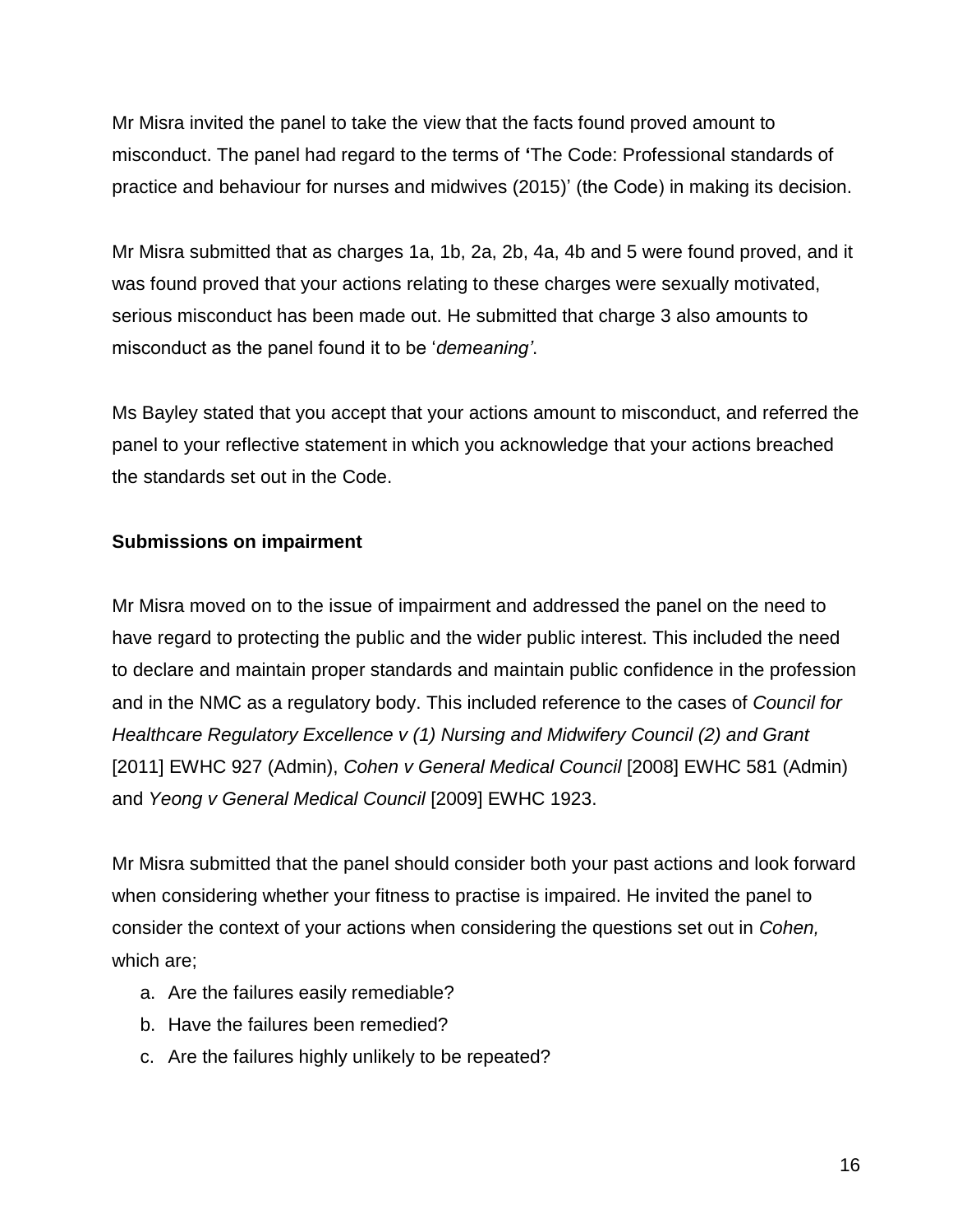Mr Misra acknowledged that there is some evidence of your heightened level of selfawareness since the incidents. He also submitted it is relevant that you were involved in a general culture of lowered professional boundaries in the Department. He submitted that your failure to maintain professional boundaries was widespread, which indicates that there remains a risk of repetition.

Mr Misra referred the panel to *Yeong* and submitted that the principle was laid out that fitness to practise might be impaired if the public was left with the impression that no steps had been taken by the [NMC in this instance] to bring forcibly to the registrant's attention the profound unacceptability of his behaviour. He further submitted that where a firm declaration of professional standards is needed in order to promote public confidence in the profession, the efforts made by a registrant to address the risk might be considered to be less significant than in other cases, such as those involving clinical errors or incompetence.

Mr Misra acknowledged that you do not present a risk to patient safety as a result of the incidents, but submitted that a finding of impairment can be made on public interest grounds. He submitted that the panel should consider your insight and assess whether there remains a risk of repetition.

Ms Bayley submitted that due to your remorse, remediation, insight, reflection, training and good practice, the risk of repetition is low and a finding of impairment on public protection grounds is not necessary. She stated that you have never been accused of professional misconduct before, or since, the incident. She submitted that you have made meaningful changes to your practice and conduct. She stated that the local investigation and the NMC proceedings have been a salutary experience for you, and you have no desire to find yourself in this situation again.

Ms Bayley submitted that your misconduct is capable of remediation, you have done all you reasonably can to remediate the misconduct and as a result the misconduct is highly unlikely to recur. She stated that you have expressed remorse for your actions since you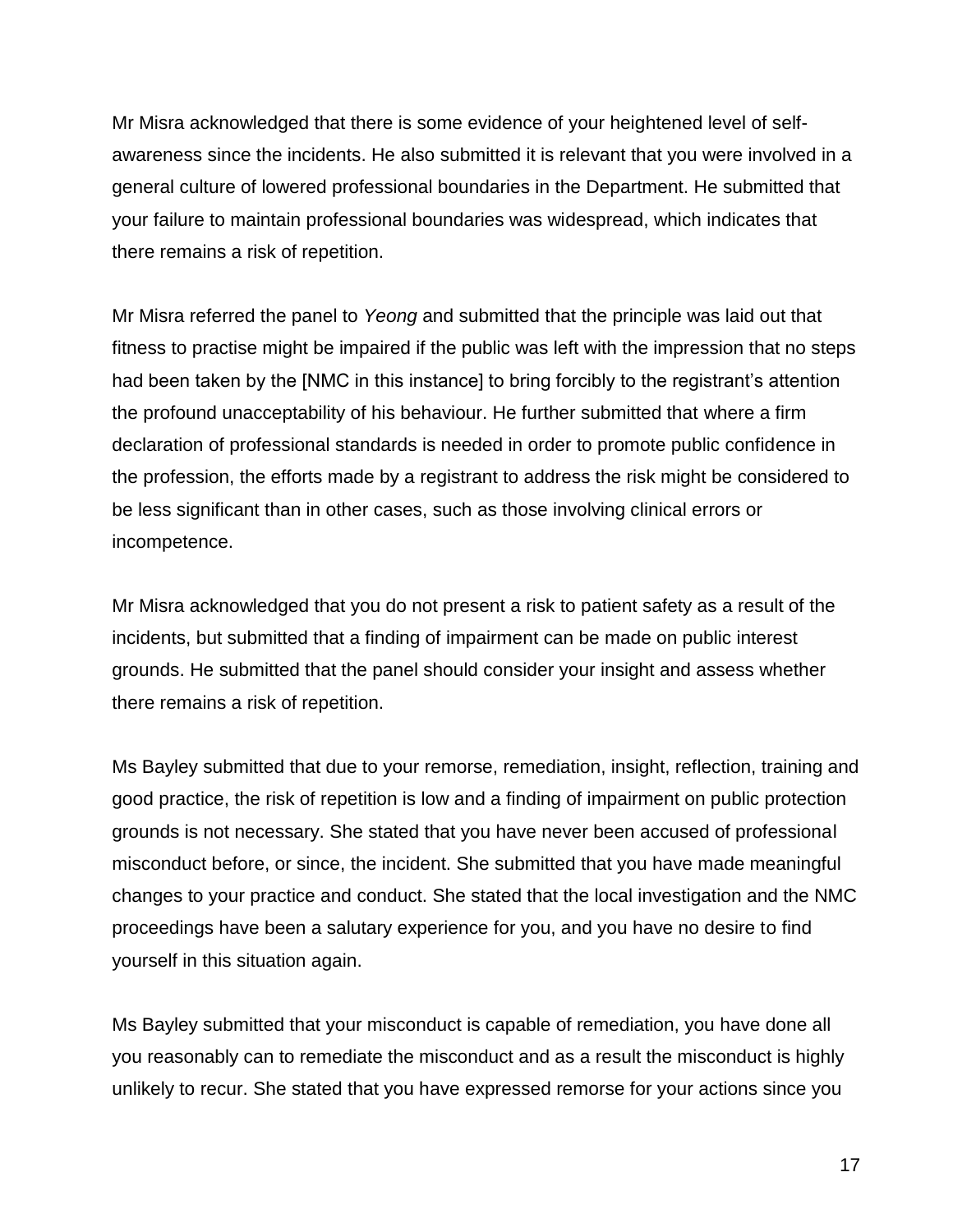were first informed of Colleague 1's complaint. She stated that you sought to reflect on the charges, including those you did not admit and have shown genuine and significant insight. She submitted that you now pose no greater risk of harm than any other registrant.

Ms Bayley acknowledged that in light of the seriousness of the facts found proved, the public interest is likely to require a finding of current impairment, in order to declare and uphold proper professional standards of conduct and performance, to maintain public confidence in the profession and the NMC as a regulator.

The panel accepted the advice of the legal assessor which included reference to a number of relevant judgments. These included: *Roylance, Yeong, Grant* and *Martin v GMC* (2011) EWHC 3204 (Admin).

# **Decision and reasons on misconduct**

When determining whether the facts found proved amount to misconduct, the panel had regard to the terms of the Code.

The panel was of the view that your actions did fall significantly short of the standards expected of a registered nurse, and that your actions amounted to a breach of the Code. Specifically:

# *1 Treat people as individuals and uphold their dignity*

*To achieve this, you must: 1.1 treat people with kindness, respect and compassion*

*2 Listen to people and respond to their preferences and concerns To achieve this, you must: 2.6 recognise when people are anxious or in distress and respond compassionately and politely*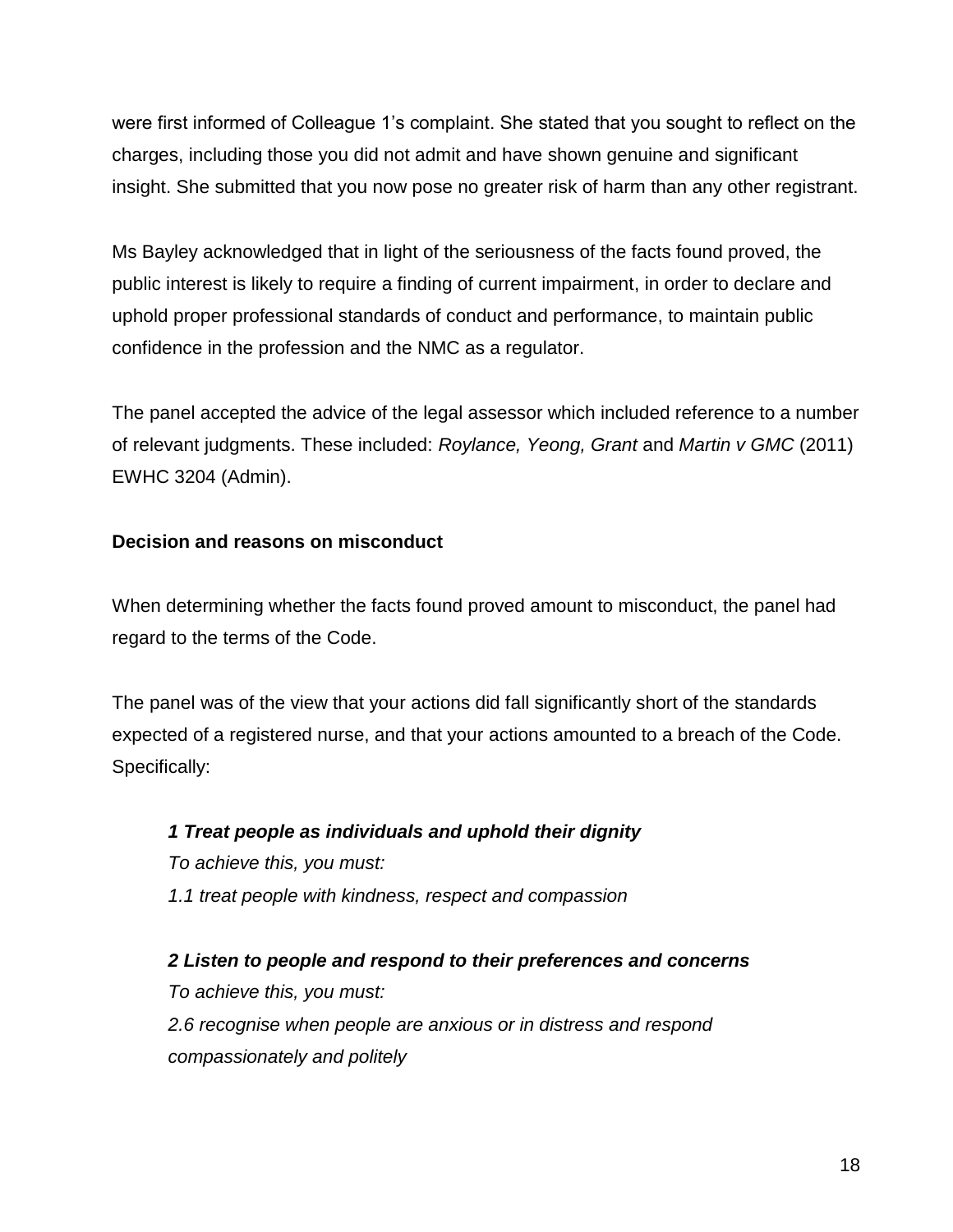#### *20 Uphold the reputation of your profession at all times*

*To achieve this, you must: 20.1 keep to and uphold the standards and values set out in the Code 20.2 … treating people fairly and without discrimination, bullying or harassment 20.3 be aware at all times of how your behaviour can affect and influence the behaviour of other people 20.5 treat people in a way that does not take advantage of their vulnerability or cause them upset or distress 20.8 act as a role model of professional behaviour for students and newly qualified nurses, midwives and nursing associates to aspire to*

The panel appreciated that breaches of the Code do not automatically result in a finding of misconduct. However, the panel was of the view that acting with sexual motivation towards a younger and a very much junior colleague, including by attempting to kiss her on the lips, was serious misconduct. Whilst the panel did not find charge 3 was sexually motivated, it had found that the comment made was demeaning and therefore determined that it amounted to misconduct. These were not isolated incidents. Rather they amounted to a pattern of misconduct. The panel also noted that you accept that your actions amounted to misconduct.

The panel found that your actions did fall seriously short of the conduct and standards expected of a nurse and amounted to misconduct.

### **Decision and reasons on impairment**

The panel next went on to decide if as a result of the misconduct, your fitness to practise is currently impaired.

Nurses occupy a position of privilege and trust in society and are expected at all times to be professional and to maintain professional boundaries. Patients and their families must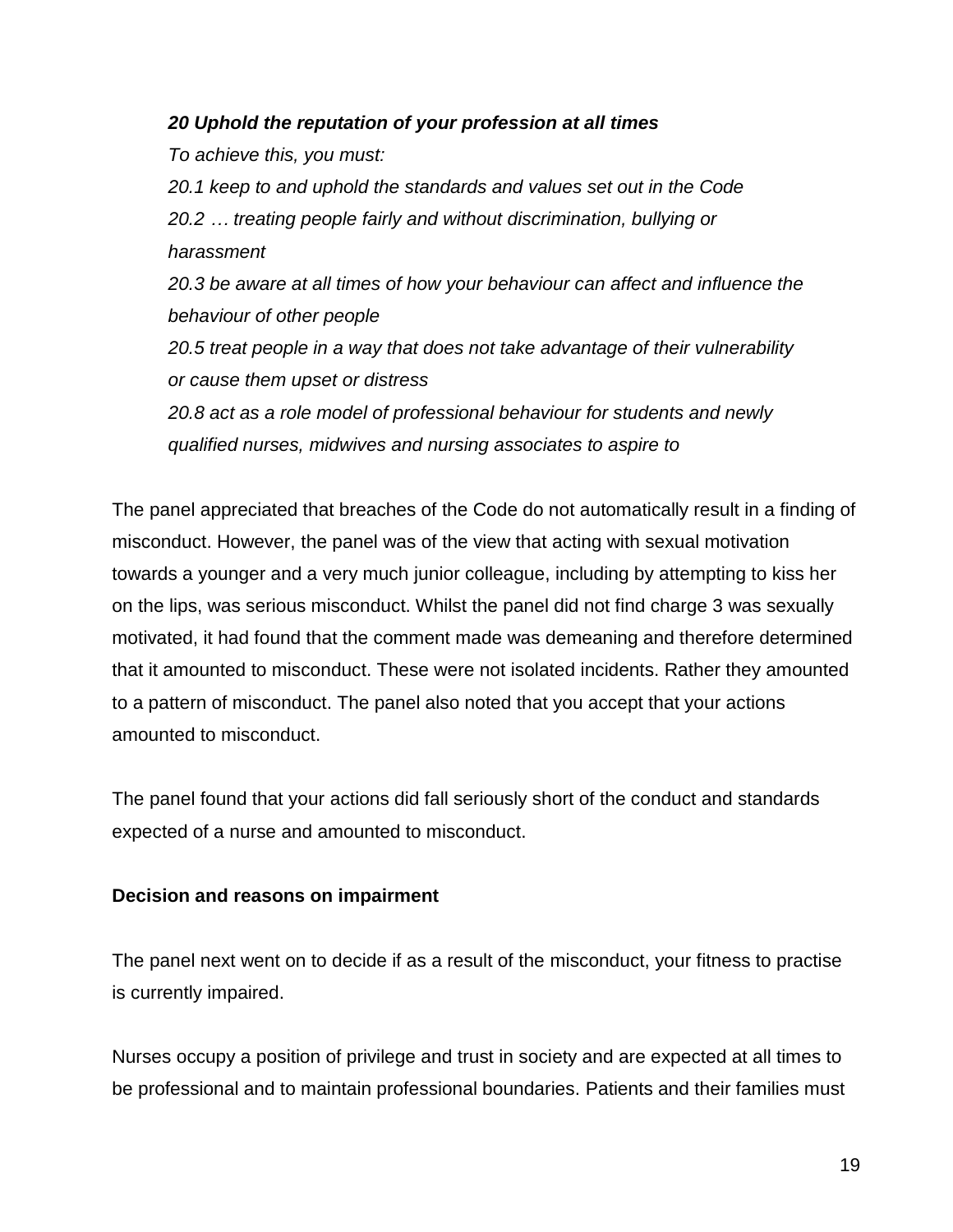be able to trust nurses with their lives and the lives of their loved ones. They must make sure that their conduct at all times justifies both their patients' and the public's trust in the profession.

In this regard the panel considered the judgment of Mrs Justice Cox in the case of *CHRE v NMC and Grant* in reaching its decision. In paragraph 74, she said:

*'In determining whether a practitioner's fitness to practise is impaired by reason of misconduct, the relevant panel should generally consider not only whether the practitioner continues to present a risk to members of the public in his or her current role, but also whether the need to uphold proper professional standards and public confidence in the profession would be undermined if a finding of impairment were not made in the particular circumstances.'*

In paragraph 76, Mrs Justice Cox referred to Dame Janet Smith's "test" which reads as follows:

*'Do our findings of fact in respect of the doctor's misconduct, deficient professional performance, adverse health, conviction, caution or determination show that his/her fitness to practise is impaired in the sense that s/he:*

- *a) has in the past acted and/or is liable in the future to act so as to put a patient or patients at unwarranted risk of harm; and/or*
- *b) has in the past brought and/or is liable in the future to bring the medical profession into disrepute; and/or*
- *c) has in the past breached and/or is liable in the future to breach one of the fundamental tenets of the medical profession; and/or*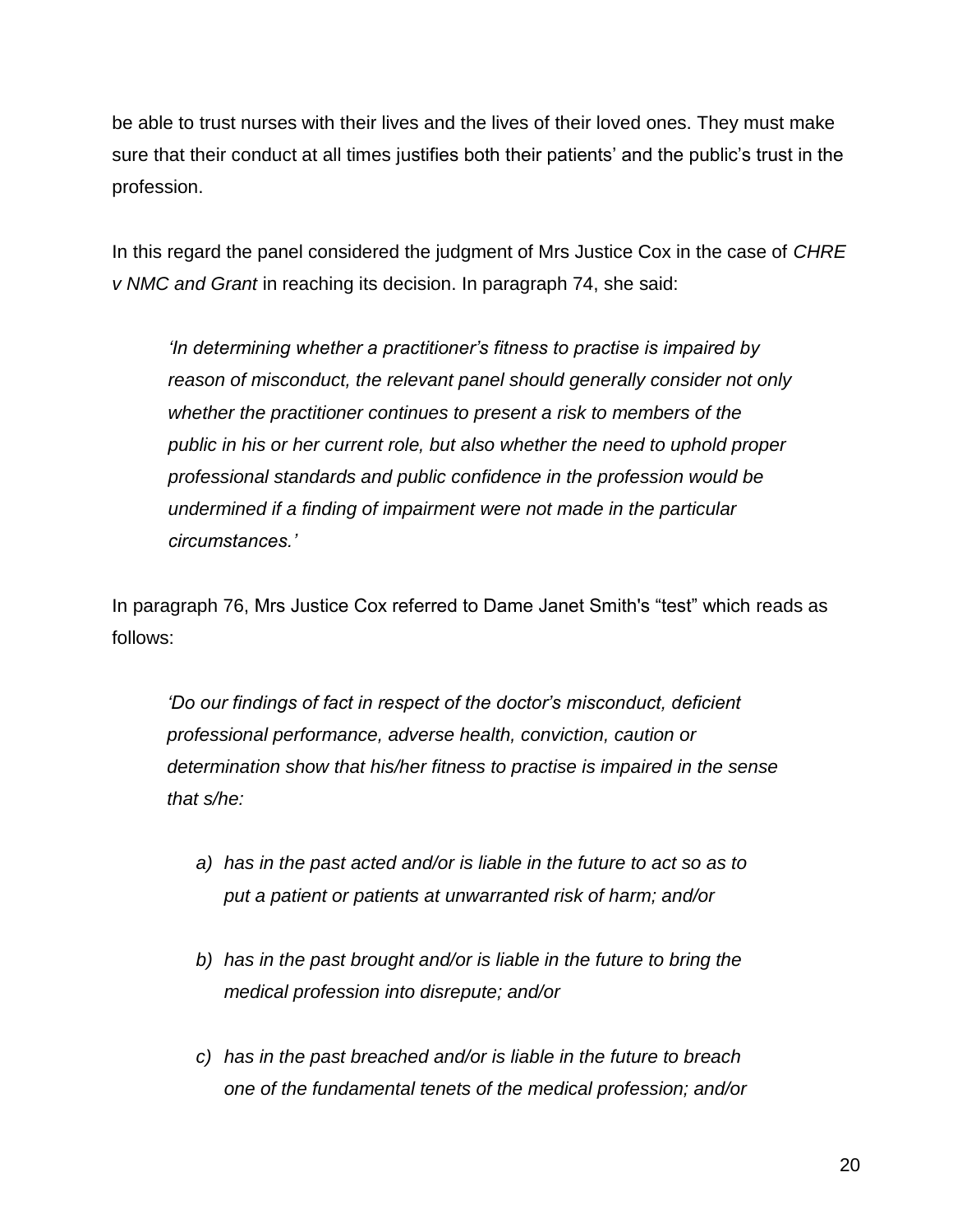*d) …'*

The panel finds that there is no evidence that patients were put at risk of harm as a result of your misconduct, but determined that your actions did cause Colleague 1 to experience harm. Due to the serious nature of your misconduct, the panel determined that you did breach the fundamental tenets of the nursing profession and brought its reputation into disrepute.

Regarding insight, the panel noted that you made admissions to some of the charges, and decided that you have expressed genuine remorse for your actions. The panel determined that you have shown insight in your reflective statement, and noted that you acknowledged that your behaviour fell below the standard expected of a registered nurse. The panel noted that in your reflective statement you state:

*'I have reflected, done training then have the utmost will to improve my practise to make me a better nurse. I will never repeat these actions. I have a better understanding of the professional boundaries and how my actions could be seen by others. I am sorry I made [*Colleague 1*] feel that way. I never want to make anyone feel like that again.'*

The panel considered the factors set out in the case of *Cohen* and determined that the misconduct is such that it can be addressed so as to reduce the risk presented to the public. Therefore, the panel carefully considered the evidence before it in determining whether or not you have taken steps to strengthen your practice. The panel took into account your reflective statement, the numerous positive testimonials provided, and the training course on professional boundaries that you have completed. The panel further noted that there are no previous allegations against you, and that you have worked since the incident with no further concerns raised.

The panel was satisfied that due to your insight and strengthened practice in terms of understanding appropriate professional boundaries, there was a minimal risk of repetition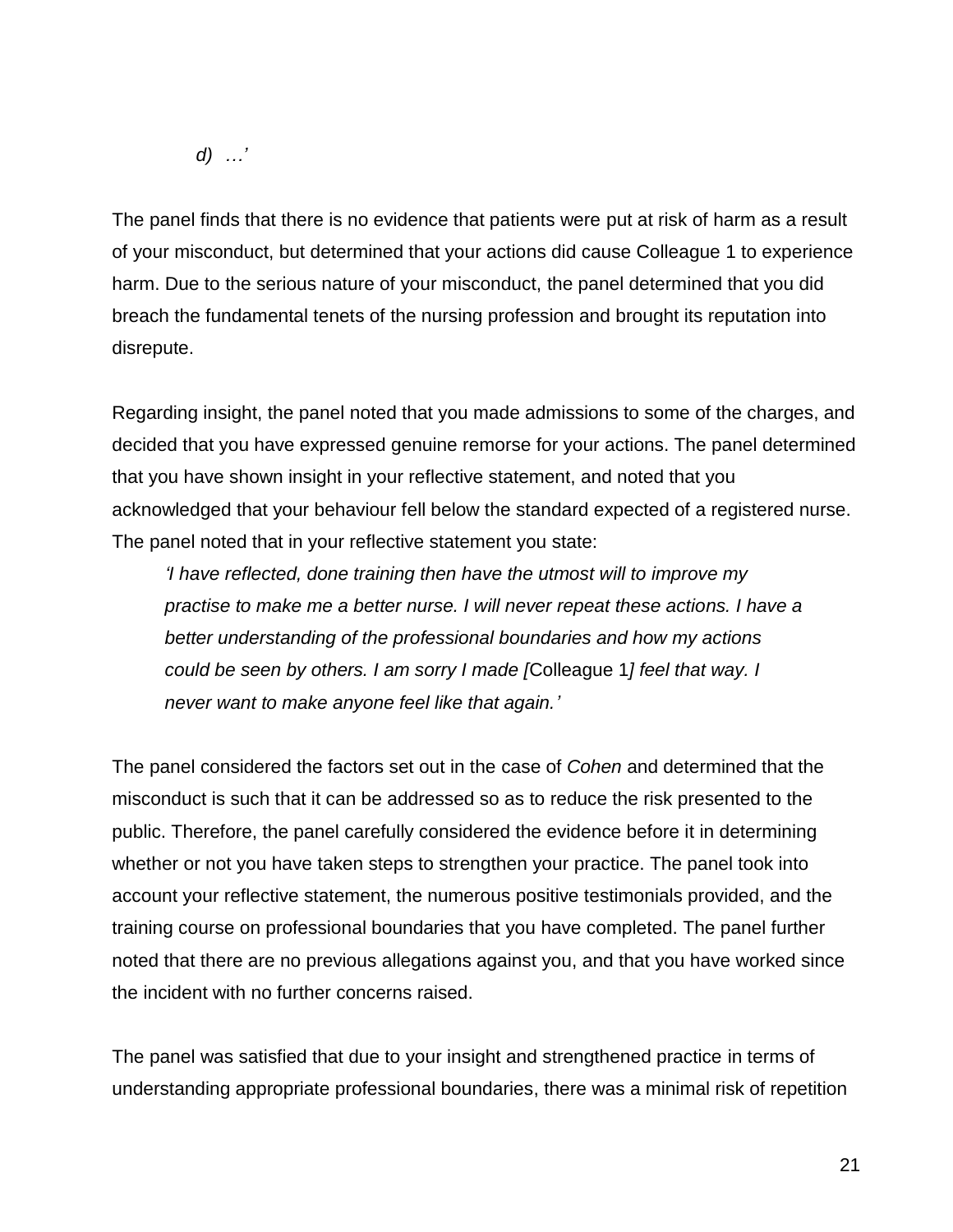of the charges found proved. The panel finds that, although your fitness to practise may have been impaired on public protection grounds at the time of the incidents, given all of the above, a finding of current impairment is not necessary on public protection grounds.

The panel bore in mind the overarching objectives of the NMC; to protect, promote and maintain the health, safety, and well-being of the public and patients, and to uphold and protect the wider public interest. This includes promoting and maintaining public confidence in the nursing and midwifery professions and upholding the proper professional standards for members of those professions.

The panel determined that a finding of impairment on public interest grounds is required. The panel determined that a member of the public would be appalled if the NMC did not take action following a finding of such misconduct, which involved conduct that was sexually motivated towards a colleague junior in professional status, age and experience, where you had a leadership role within the team. The panel determined that a finding of impairment was necessary to mark the serious nature of your misconduct, and to uphold public confidence in the nursing profession and the NMC as its professional regulator.

Having regard to all of the above, the panel was satisfied that your fitness to practise is currently impaired on public interest grounds.

### **Sanction**

The panel has considered this case very carefully and has decided to make a suspension order for a period of one month. The effect of this order is that the NMC register will show that your registration has been suspended.

In reaching this decision, the panel has had regard to all the evidence that has been adduced in this case and had careful regard to the Sanctions Guidance (SG) published by the NMC. The panel accepted the advice of the legal assessor.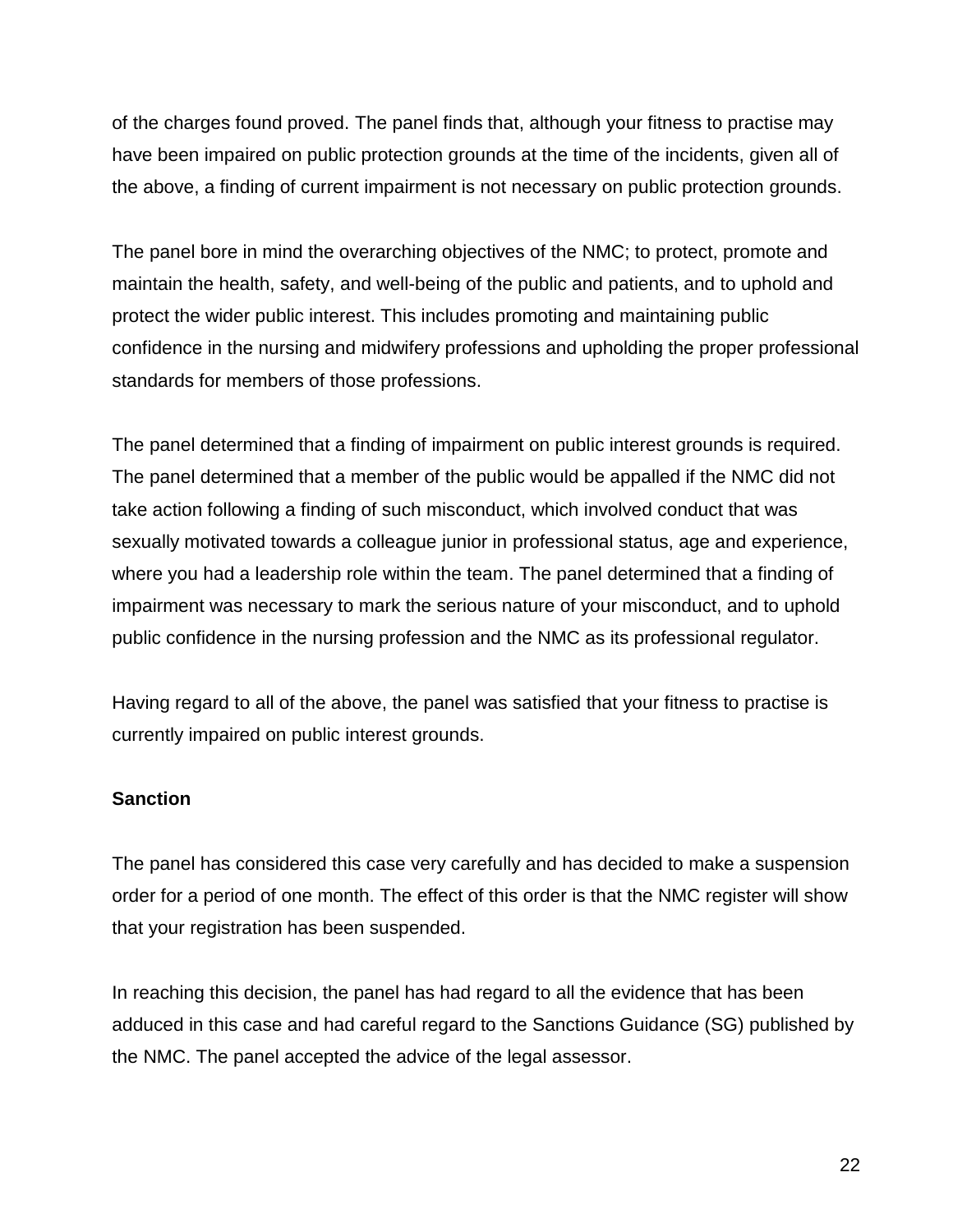#### **Submissions on sanction**

Mr Misra informed the panel that in the Notice of Hearing, dated 14 March 2022, the NMC had advised you that it would seek the imposition of a suspension order for between six and 12 months, with a review, if it found your fitness to practise currently impaired. Mr Misra referred the panel to the SG and submitted that the panel should impose an appropriate and proportionate order.

Ms Bayley acknowledged the aggravating factors, and submitted that there were several mitigating factors present. She submitted that a striking off order would be disproportionate and was not necessary to maintain public confidence in the profession. She submitted that your misconduct was not incompatible with continued registration.

Ms Bayley reminded the panel that it should impose the least restrictive sanction possible to maintain public confidence in the profession and uphold proper professional standards. She submitted that if the panel determined that a suspension order was necessary, it should impose it for the shortest available period that would maintain public confidence.

Ms Bayley submitted that a conditions of practice order may be deemed appropriate and could adequately reflect the serious nature of your misconduct. She further submitted that a caution order may be appropriate due to the finding of impairment on public interest grounds only. She submitted that the panel could find that a caution order strikes a proportionate balance in this case, ensuring the public interest is marked whilst allowing a kind, caring and compassionate nurse to remain in practice.

### **Decision and reasons on sanction**

Having found your fitness to practise currently impaired, the panel went on to consider what sanction, if any, it should impose in this case. The panel has borne in mind that any sanction imposed must be appropriate and proportionate and, although not intended to be punitive in its effect, may have such consequences. The panel had careful regard to the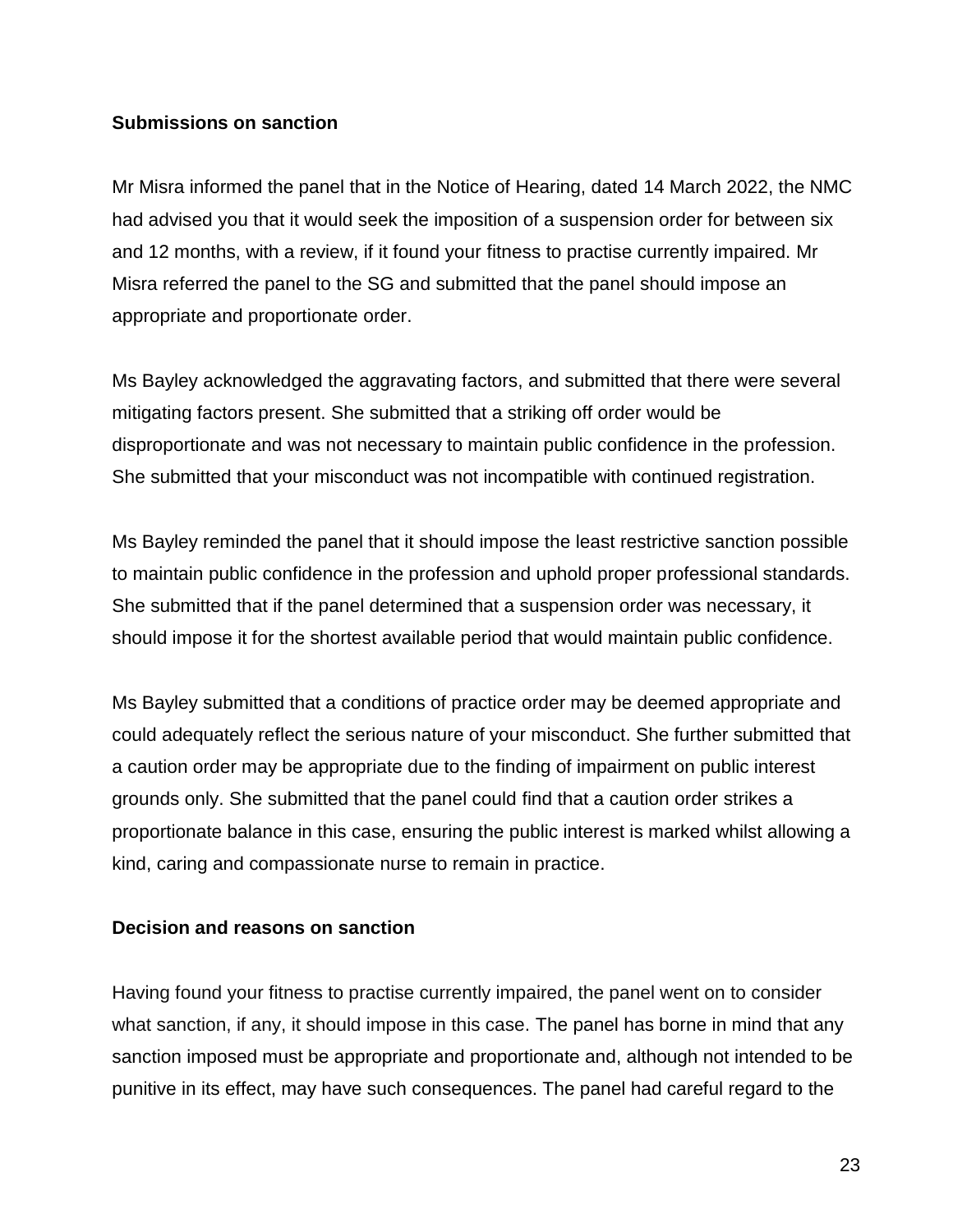SG. The decision on sanction is a matter for the panel independently exercising its own judgement.

The panel took into account the following aggravating features:

- You were senior to Colleague 1 in age, experience and professional status
- Colleague 1 was a new and very young member of staff
- During the local investigation your insight was limited
- You were a team leader in a department with a culture of overfamiliarity
- You caused Colleague 1 to experience emotional harm and feel uncomfortable at work

The panel also took into account the following mitigating features:

- You are of previous, and subsequent, good character
- You have provided a large number of positive testimonials from colleagues
- Your actions did not cause patients harm
- You made some admissions to the charges and made an early admission that your actions were inappropriate, together with remorse towards Colleague 1 and a wish to apologise to her
- Your actions were at the lower end of seriousness of sexual misconduct
- The charges relate to actions towards one colleague
- You have provided an in-depth reflection, demonstrated insight and completed a three day training course on professional boundaries of your own volition and expense.

The panel first considered whether to take no action but concluded that this would be inappropriate in view of the seriousness of the case. The panel decided that taking no action would not maintain public confidence in the profession and would not sufficiently mark the seriousness of your misconduct.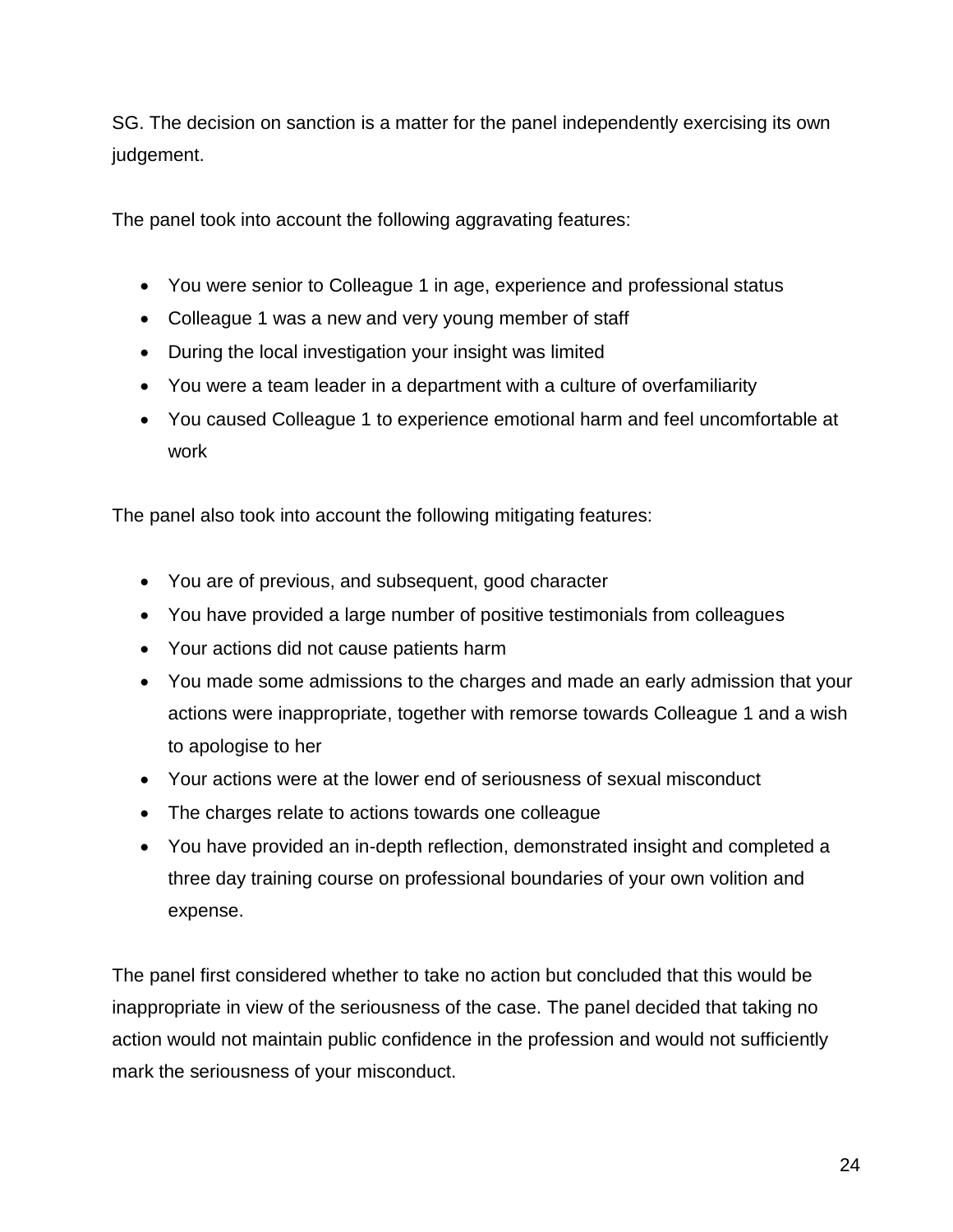It then considered the imposition of a caution order but again determined that, due to the seriousness of the case, an order that does not restrict your practice would not be appropriate in the circumstances. The SG states that a caution order may be appropriate where '*the case is at the lower end of the spectrum of impaired fitness to practise and the panel wishes to mark that the behaviour was unacceptable and must not happen again.'* The panel considered that whilst your actions were at the lower end of seriousness of sexual misconduct, any sexual misconduct is not at the lower end of the impaired fitness to practise spectrum. Therefore, a caution order would be inappropriate in view of the seriousness of the issues identified. The panel decided that a caution order would not sufficiently mark the misconduct found proved nor maintain public confidence in the nursing profession or the NMC as its regulator. The panel further determined that a caution order would not sufficiently uphold proper professional standards.

The panel next considered whether placing conditions of practice on your registration would be a sufficient and appropriate response. The panel is mindful that any conditions imposed must be proportionate, measurable and workable. The panel took into account the SG.

The panel is of the view that there are no practical or workable conditions that could be formulated, given the sexual nature of the charges in this case. The panel noted that there are no concerns about your clinical practice.

The panel then went on to consider whether a suspension order would be an appropriate sanction. The SG states that a suspension order may be appropriate where some of the following relevant factors are apparent:

- *A single instance of misconduct but where a lesser sanction is not sufficient;*
- *No evidence of harmful deep-seated personality or attitudinal problems;*
- *No evidence of repetition of behaviour since the incident;*
- *The Committee is satisfied that the nurse or midwife has insight and does not pose a significant risk of repeating behaviour;*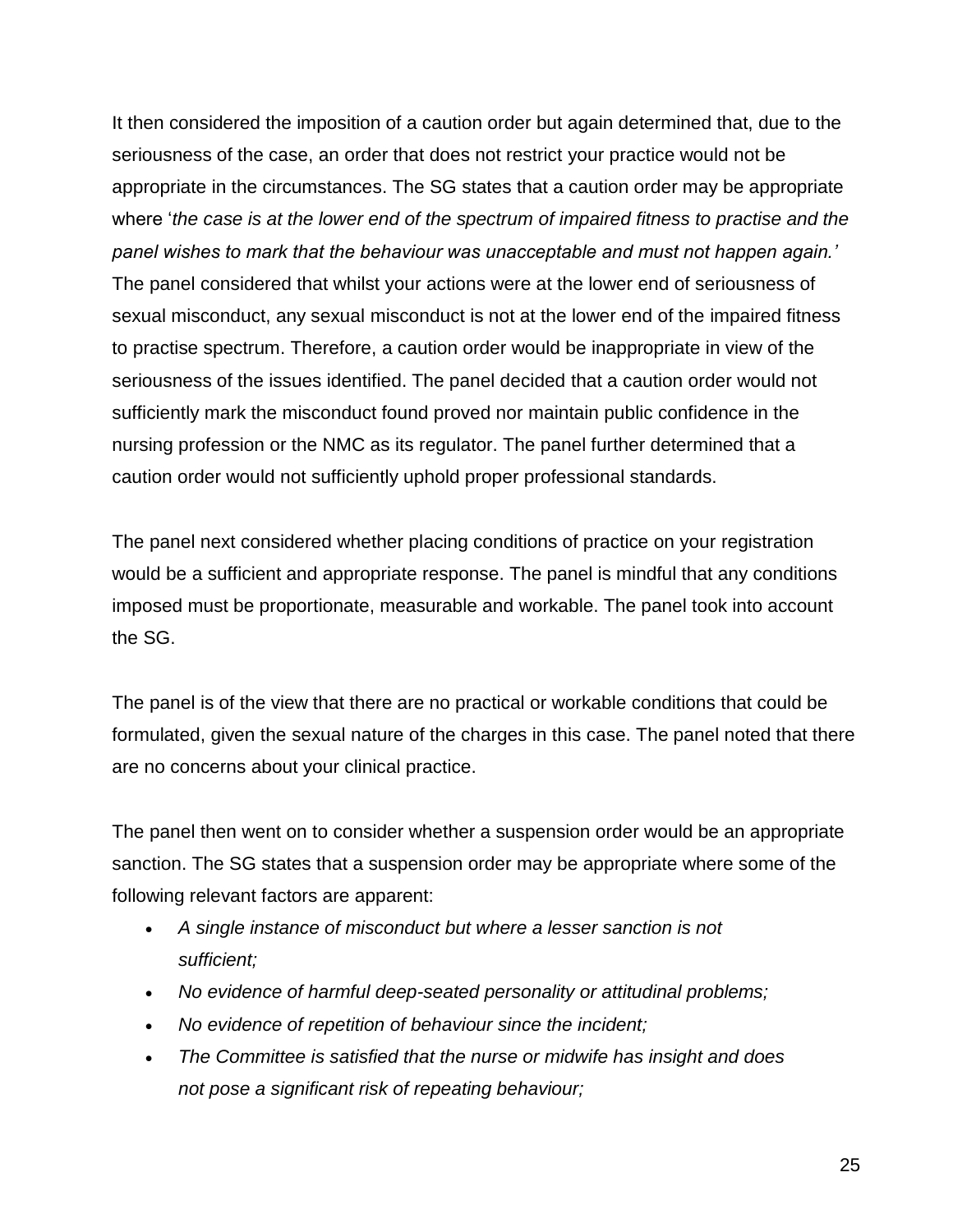The panel was satisfied that in this case your misconduct is remediable, and not fundamentally incompatible with remaining on the register. The panel found that a finding of impairment is not needed on public protection grounds.

It considered whether a striking-off order would be proportionate but, taking account of all the information before it, and of the mitigation provided, the panel concluded that it would be disproportionate. Whilst the panel acknowledges that a suspension may have a punitive effect, it would be unduly punitive in your case to impose a striking-off order.

Balancing all of these factors the panel has concluded that a suspension order would be the appropriate and proportionate sanction. The panel considered that your misconduct was serious, and caused a junior colleague to experience emotional harm. The panel determined that a suspension order was necessary to sufficiently mark your misconduct.

The panel noted the hardship such an order will inevitably cause you and also noted that a suspension order will prevent an otherwise competent nurse from practising. However, this is outweighed by the public interest in this case.

The panel found that this order is necessary to mark the importance of maintaining public confidence in the profession, and to send to the public and the profession a clear message about the standard of behaviour required of a registered nurse.

In determining the appropriate length of a suspension order, the panel considered the impact this case has already had on you in terms of dismissal from your job, financial hardship and the lengths that you have gone to in order to remedy your professional behaviour with colleagues.

The panel determined that a suspension order for a period of one month was appropriate and proportionate in this case to mark the seriousness of the misconduct, to uphold public confidence in the nursing profession and declare proper professional standards.